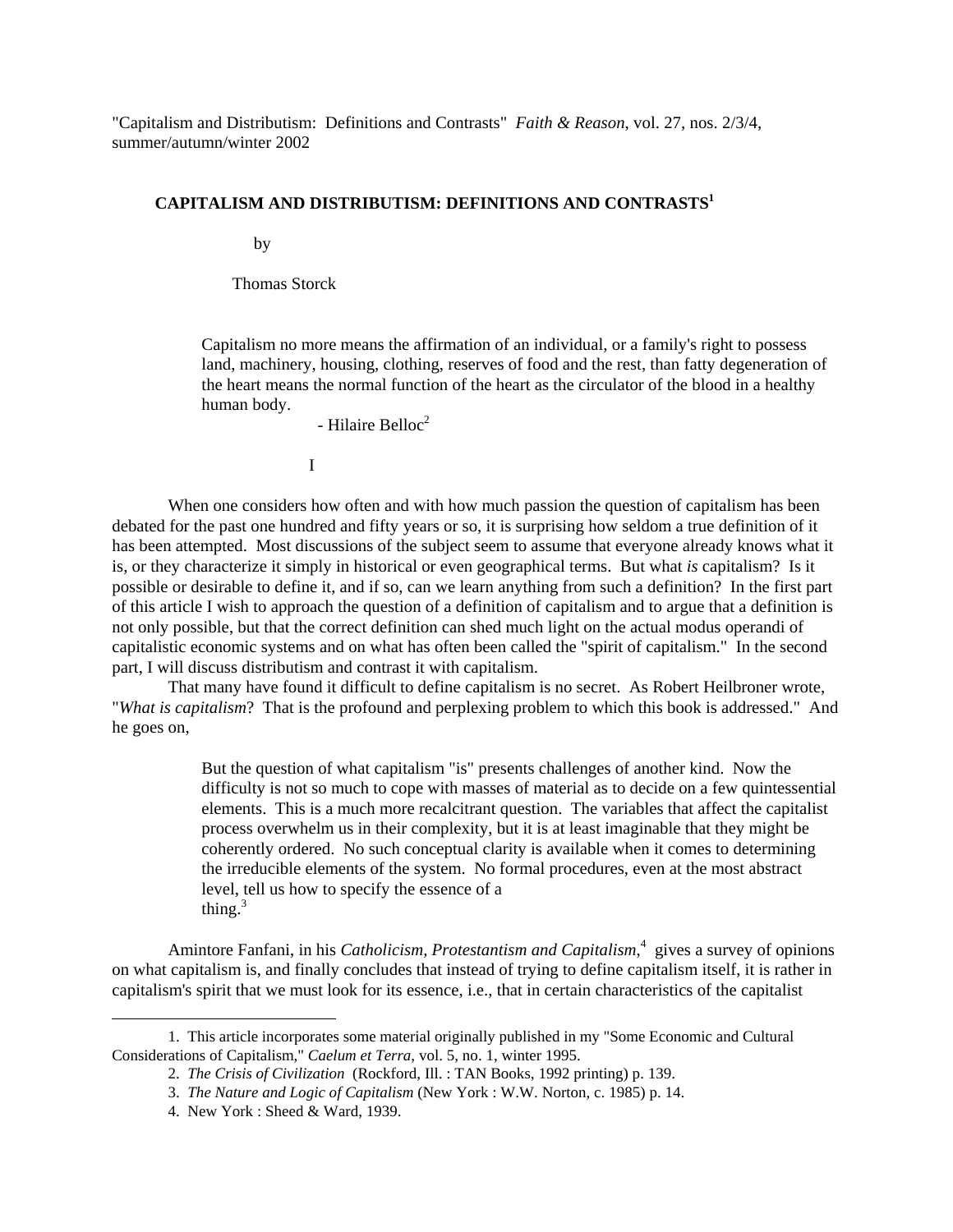man, as distinguished from the pre-capitalist, we can identify what capitalism really is.<sup>5</sup> But although discussions of the `spirit of capitalism' are valuable, they are not the same as defining the thing itself. I will return to the spirit of capitalism and Fanfani's observations a little later.

 Thus doubtless it seems to many that it is useless to attempt a definition of capitalism and that the best we can do is some kind of rough description. But before we look at what I will argue is the correct definition of capitalism, let us consider some of the previous attempts at description or definition.

### **Definitions of capitalism**

 Of course, on an everyday level, people often uncritically assert that capitalism means private ownership of property, or perhaps `private property in the means of production.' But clearly neither of these is the case, since private property has almost always been with us, even in times usually not considered capitalistic, and `private property in the means of production' is nearly as common as the former. Let us turn to some of the deliberate attempts that have been made to define, or at least describe, capitalism.

 Joseph Schumpeter, in his well-known article, "Capitalism" for the *Encyclopaedia Britannica* wrote as follows:

> A society is called capitalist if it entrusts its economic process to the guidance of the private businessman. This may be said to imply, first, private ownership of nonpersonal means of production, such as land, mines, industrial plant and equipment; and second, production for private account, *i.e.*, production by private initiative for private profit. But, third, the institution of bank credit is so essential to the functioning of the capitalist system that, though not strictly implied in the definition, it should be added to the two other criteria. Common parlance applies the adjective "capitalist" to almost all the phenomena of modern society, particularly when envisaged with reference to the socialist alternative.<sup>6</sup>

Schumpeter further states that, "Most of the features that define the capitalist order may be found in the ancient world, and particularly in its Graeco-Roman sector."7

 Robert Heilbroner in *The New Palgrave*, a standard dictionary of economics, speaks thus of capitalism:

> Capitalism is often called *market society* by economists, and the *free enterprise system* by business and government spokesmen. But these terms, which emphasize certain economic or political characteristics, do not suffice to describe either the complexity or the crucial identificatory elements of the system. Capitalism is better viewed as a historical `formation', distinguishable from formations that have preceded it, or that today parallel it, both by a core of central institutions and by the motion these institutions impart to the whole. Although capitalism assumes a wide variety of appearances from period to period and place to place...these core institutions and distinctive movements are discoverable in all of them, and allow us to speak of capitalism as a historical entity, comparable to ancient imperial

 <sup>5.</sup> *Ibid*., pp. 9-10.

 <sup>6.</sup> Joseph Schumpeter, "Capitalism," *Encyclopaedia Britannica*, 1962 ed., vol. 4, p. 801.

 <sup>7.</sup> As against Schumpeter's statement, we may proffer the words of Fanfani, "Capitalism...is wholly original, and was perhaps unknown to any age but that which followed the thirteenth or fouteenth centuries" (*Catholicism, Protestantism and Capitalism*, p. 9).

Furthermore, as we will see, Schumpeter's statement contains an equivocation about the role of private initiative in the economy.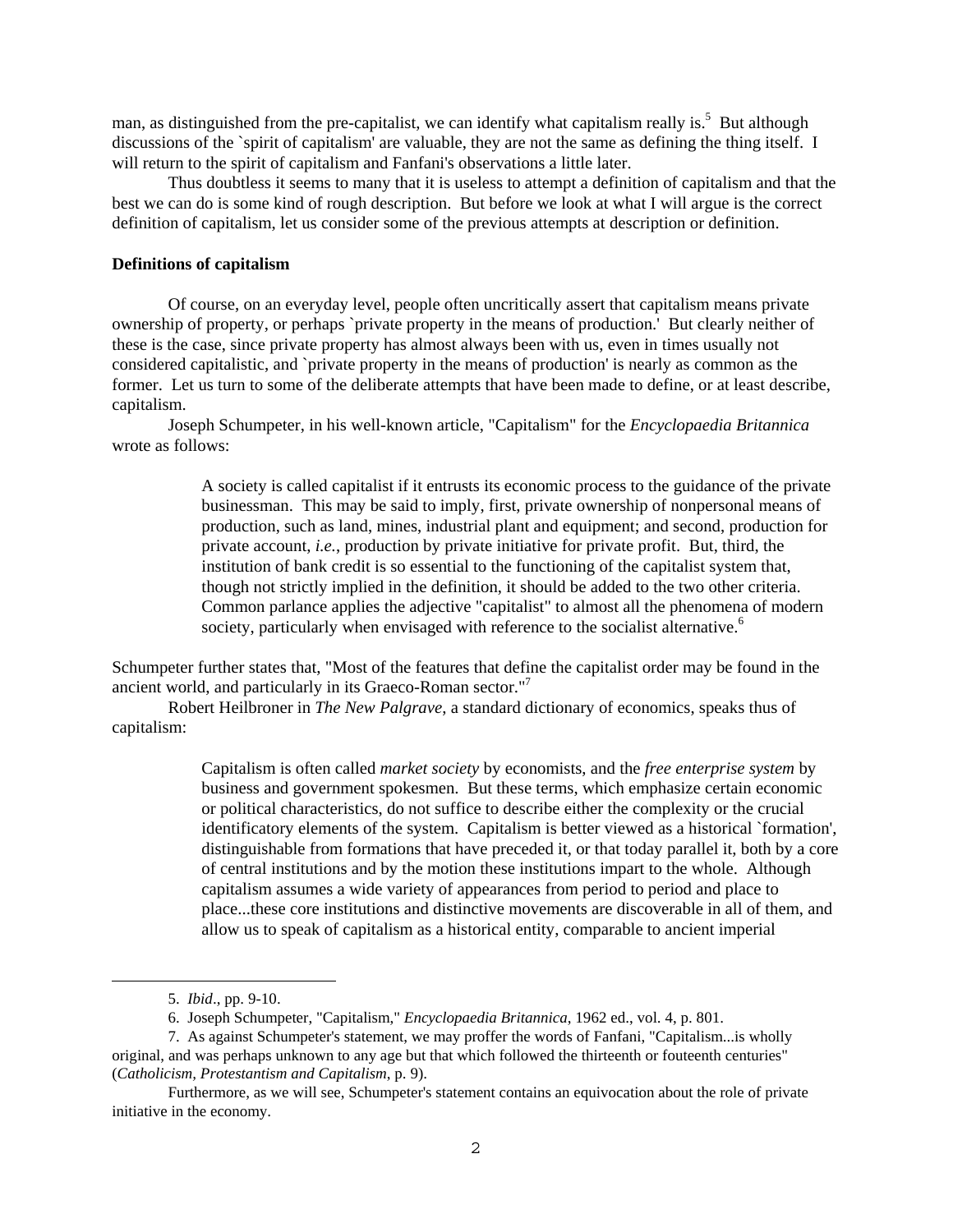kingdoms or to the feudal system.<sup>8</sup>

 Another standard source, the *International Encyclopedia of the Social Sciences*, in its article "Capitalism,"<sup>9</sup> gives a historico-geographical description rather than a definition. "Capitalism is the economic and political system that in its industrial or `full' form first developed in England in the late eighteenth century." But like most attempts to describe capitalism by placing it in an historical or social context, this one raises further questions. What was it about England in the late eighteenth century that constituted capitalism? The disappearance of the guilds? The rise of large firms controlled by rich men? An increase of financial speculation? New technology? This article goes on to say that "Self-interest as ultimately the servant of society, the minimization of the role of the state and the institution of private property constituted the essence of capitalism in the nineteenth and early twentieth centuries." Note, however, that the writer says, "in the nineteenth and early twentieth centuries." Here again the description of capitalism is historically limited. And since we no longer live in the nineteenth or early twentieth centuries, if we want to look at capitalism as it exists in our own time, is this definition therefore no longer useful?

 Then we have the attempt at definition that focuses on the results of capitalism. For example, "Capitalism is an economic system characterized by the private, unequal ownership of the means of production or tools with which man produces his livelihood."<sup>10</sup> This may be a good definition of what capitalism becomes *in practice*, that is, what seems inevitability to happen under capitalist arrangements, since private ownership does become unequal. But I do not regard this as getting at the essence of capitalism. For to describe the effects of the capitalist system in action is not the same as to state what exactly it is that makes it capitalist.

 In contrast to these efforts at definition or description are those who argue that an attempt to capture capitalism in a definition is a mistake, for in fact it is not one thing. John Groenewegen argues that there is in fact more than one kind of capitalism, and distinguishes "four types of capitalist systems: the Anglo-American, two varieties of the continental European system, and finally the Japanese type of capitalism. $"^{11}$  And each type differs in "the organization of transactions, the nature of the firm and markets, the role of government, and the value system, in which [it] is embedded...." Given these differences, is it useful, or even possible, to find a definition which applies to all of them? And how even do we know that these "four types of capitalist systems" ought all to be called capitalist? What general characteristics makes them all capitalist?

 All of these descriptions of capitalism bring out important points, but do any of them reach exactly what capitalism is? Some of them seem to include as capitalist too many societies, others to list characteristics of capitalist economies without naming those which are essential. But is it possible to do

 <sup>8.</sup> *The New Palgrave : a Dictionary of Economics* (London : Macmillan, c. 1987) vol. 1, p. 347. Earlier Heilbroner had written,

For it is not socialism alone that presents us with a confusing heterogeneity of systems, but capitalism as well; and yet we feel perfectly assured in applying the common term "capitalist" to worlds as far apart as those depicted by Sinclair Lewis and Thomas Mann, or Faulkner and Proust. And there is a very good reason for our generalizing approach to the societies of capitalism. This is the presence within all of them of a common set of institutions and ideas - the institution of the basically uncontrolled market system and the ideas of the legitimacy of the private ownership of the means of production. In a word, we find a *business system* at the core of all capitalist societies, no matter how diverse their other characteristics. (*Between Capitalism and Socialism.* New York : Random House, c. 1970, p. 80.)

 <sup>9.</sup> Calvin B. Hoover, "Capitalism," vol. 2 (Macmillan & Free Press c. 1968). The quoted sentences are on pages 295 and 296.

 <sup>10.</sup> Lynn Turgeon, *The Contrasting Economies : a Study of Modern Economic Systems* (Boston : Allyn and Bacon, 2nd ed., 1969) p. 23.

 <sup>11. &</sup>quot;Institutions of Capitalisms: American, European, and Japanese Systems Compared," *Journal of Economic Issues*, vol. 31, no. 2, June 1997, p. 335.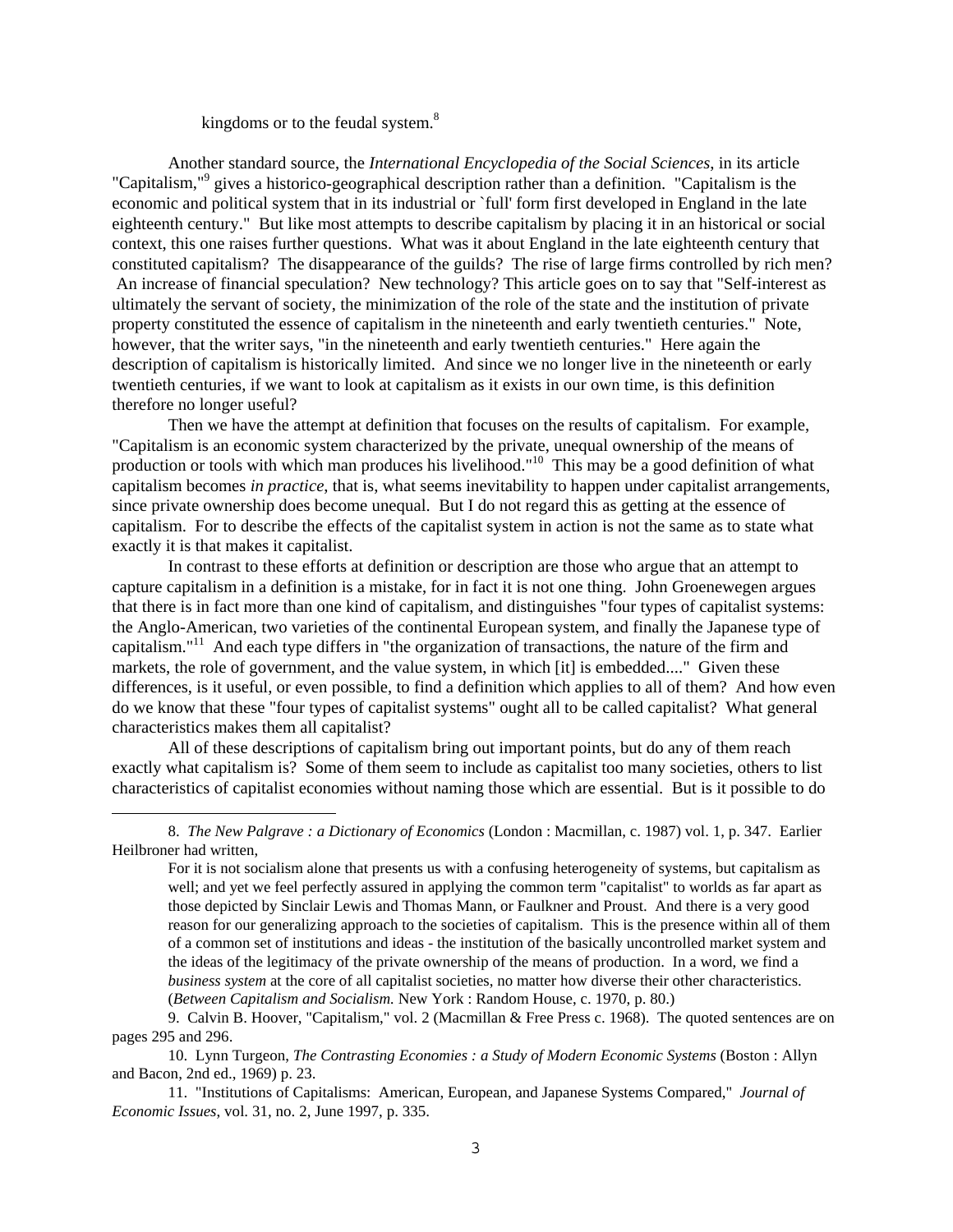better?

### **Capitalism defined**

 Is it possible to come up with a definition of capitalism which gets at what distinguishes it from other economic systems, and which also helps us to understand the course which capitalism takes in practice? I think that it is, and that the following definition, a definition gleaned from the encyclical of Pope Pius XI, *Quadragesimo Anno* (1931) will fulfill both these conditions. Pius speaks (no. 100) of "that economic system in which were provided by different people the capital and labor jointly needed for production."12 In other words, capitalism is the economic system in which, *for the most part*, 13 some people provide the capital for financing an enterprise and others provide the labor, that is, they work for wages on enterprises owned by the owners of capital.<sup>14</sup>

 This definition of capitalism, I believe, not only gets at what is essential in capitalism, but enables us to understand what invariably results from the separation of ownership from work, why so many evils have, and always will, arise from any capitalist system, so long as this essential point of capitalism is maintained, the separation of ownership from work.<sup>15</sup> If we look at some of the discussions of capitalism quoted above in light of Pius' definition, I think we will see how the definition sheds light on them.

Heilbroner, for example, in his article in *The New Palgrave*, goes on to say,

Both Smith and Marx stressed the importance of the expansion of the commodity form of wealth. For example, Smith considered labour to be `productive' only if it created goods whose sale could replenish and enlarge the national fund of capital, not when its product was instrinsically [sic] useful or meritorious. In the same fashion, Marx described the accumulation of wealth under capitalism as a circuit in which money capital (M) was exchanged for commodities  $(C)$ , to be sold for a larger money sum  $(M')$ , in a never-ending metamorphosis of M-C-M'.

Now it is precisely the separation of ownership from work which produces this emphasis on commodity sale, because this separation creates a body of men who are no longer focused directly on production, but rather on moneymaking itself.<sup>16</sup> For if one accepts that the inherent purpose of economic activity is the

 <sup>12.</sup> Paulist translation, as published in *Seven Great Encyclicals* and elsewhere. The original Latin speaks of the economic system "qua generatim ad commune rei oeconomicae exercitium ab aliis res, ab aliis opera praestaretur." *Acta Apostolicae Sedis*, vol. 23, no. 6, June 1931, pp. 209-210.

 <sup>13.</sup> It is not suggested that in a capitalistic economy there are no economic activities in which the same person supplies both labor and capital, simply that such separation is the characteristic note.

 <sup>14.</sup> A few economists have given a more or less similar definition. E.g, "Here, then, is the essential dividing line: under capitalism the worker does not work on his own; he works for his employer, the capitalist. The worker is propertyless and has to offer his labour for sale in the market. The capitalist, by virtue of his owning capital, is in a position to buy labour." A. K. Dasgupta, *Phases of Capitalism and Economic Theory* (Delhi : Oxford University Press, 1983) p. 125.

In a sense this definition is implicit in Marx. Cf. *The Communist Manifesto*, "In proportion as the bourgeoisie, i.e., capital, is developed, in the same proportion is the proletariat, the modern working class, developed - a class of labourers, who live only so long as they find work, and who find work only so long as their labour increases capital." Great Books of the Western World, vol. 50, p. 422.

 <sup>15.</sup> Thus under the German co-determination (*Mitbestimmung*) system, since labor is associated in the management of capital, we no longer have capitalism in its pure or perfect form.

 <sup>16.</sup> Of course, those who *manage* a firm are occupied with production. Thus firms actively managed by the proprietor are an imperfect form of capitalism, since they preserve some features of a non-capitalist order. The capitalist here is still focused on production. It is in the corporation that capitalism assumes its perfect form.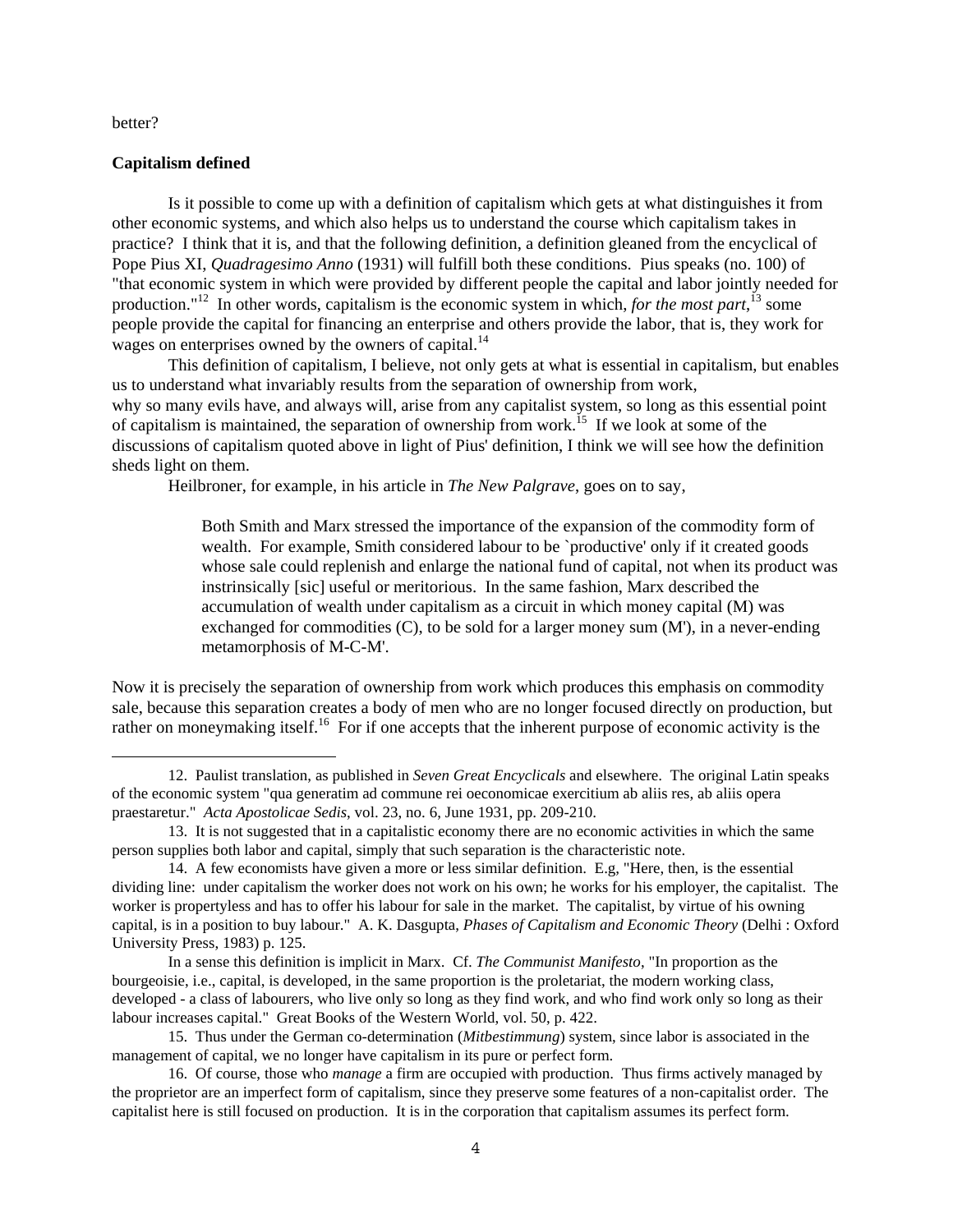production of those goods and services necessary or useful for a truly human life, then it is production which is of the essence of economic activity. But as soon as my direct occupation is not production for use, but moneymaking *simpliciter*, then my whole focus changes. I no longer care what is made or how much of it, as long as it is profitable. We can see this in the activity of the stock market.

 Stock market activity is so far removed from real economic activity, that the stock traders' interests are centered only on the rise or fall in the stock prices of a company. Whether the company is making something useful or not is of no concern to them. And when the rest of us focus on stock prices as an indicator of the health of the economy, the absurdity of this is made clear. When the stock market collasped in 1929, for example, no real wealth immediately left the country. But because the market's decline was perceived as an indicator that the country was in serious economic difficulties, real wealth did begin to disappear as factories closed and farm products were even destroyed because they could not find buyers. But the absurditiy of this should be clear - the exchange of what are only surrogates for real wealth, stock shares, for example, need not have an effect on real economic goods unless the system in place is focused less on production and immediate sale to consumers and more on manipulation of these surrogates for the purpose of moneymaking.

 After the September 11, 2001, terrorist attacks, when the New York Stock Exchange was closed for a few days, everyone waited with bated breath for the Exchange to reopen to find out whether the country was prosperous or not! Yet regardless of how well or ill the stock market did, the same amount of real economic goods were present in the nation.

 Another of the authors whom we briefly surveyed above, defined capitalism in this way: "Capitalism is an economic system characterized by the private, unequal ownership of the means of production or tools with which man produces his livelihood."17 Here again Pope Pius' definition helps us, for by defining capitalism as the separation of ownership from work, we describe an economic system in which, because some no longer focus on production, they are free to focus on limitless wealth, thus ultimately causing the "unequal ownership of the means of production" which Turgeon took to be of the essence of capitalism, whereas it is simply one of the results of capitalism, or the "spirit of capitalism."

 If a society sees economic activity as a human activity directed toward an end - fulfilling that society's need for goods and services - then it will tend to erect safeguards, legal, social, customary, to channel economic activity toward those ends. But as soon as a society has largely forgotten that economic activity has its own inherent end, then the mere acquisition of wealth comes to be implicitly taken as the purpose of economic activity.

 Now, of course a necessary and important by-product of production is the support of the producer. Everyone who understands that economic activity exists for the provision of necessary and helpful goods and services, will also recognize that the producer must make his own living by the use or sale of what he makes. So there is another inherent end in this, the maintenance of the producer. And there is also a limit inherent in this, namely, how much one needs to support oneself and one's family.

 Capitalism, however, has brought with it its own spirit, a spirit which regards wealth not as a necessary means for supplying our earthly needs, but as something to be increased beyond measure. What do I mean by "beyond measure"? I mean by it something fairly precise, for in speaking of the correct measure of our earthly needs, man himself is the measure. Thus, for example, a man can eat only so much food in a day. If he wanted three times as much food every day as he could properly eat, he would be desiring to multiply his possession of food beyond the proper measure. Every man needs a dwelling. Perhaps some few could make an argument that they need more than one. But surely at some point any *legitimate* need for more houses would be passed. A man who claimed the need for (say) four houses, is obviously asking for more than he needs. And so on with the rest of our property. Material things exist to satisfy reasonable human needs, not unlimited human wants.<sup>18</sup> Fanfani, indeed,

 <sup>17.</sup> Turgeon, *The Contrasting Economies : a Study of Modern Economic Systems*, p. 23.

 <sup>18.</sup> See St. Thomas Aquinas, *Summa Theologiae*, I-II, q. 2, a. 1 ad 3, "...the appetite of natural riches is not infinite, because according to a set measure they satisfy nature; but the appetite of artificial riches is infinite,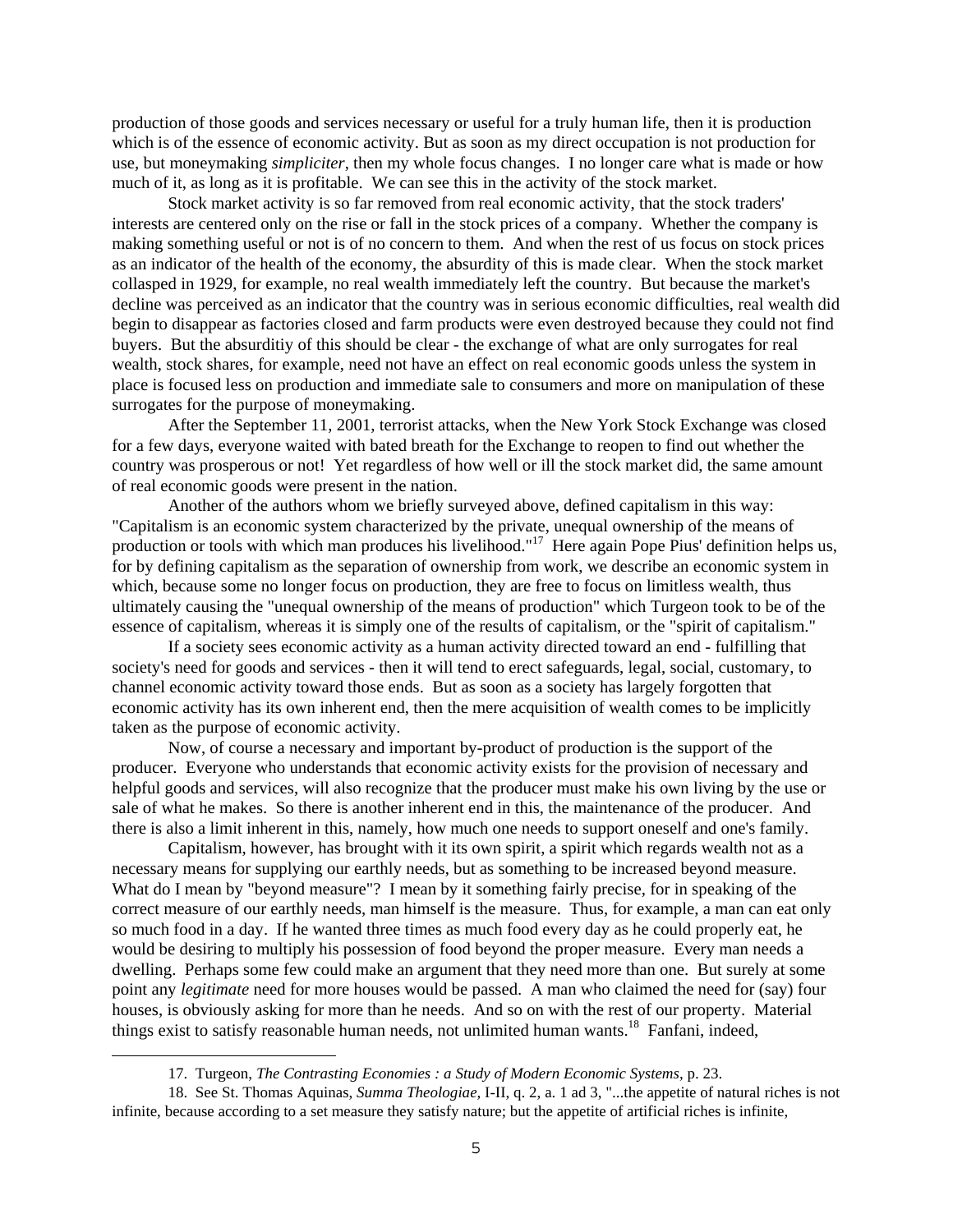summarizes Catholic teaching on the acquisition of wealth as follows.

Man has necessities, needs that must be satisfied, and, if temporal goods can satisfy them, it is a duty and legitimate to seek to acquire such goods, bearing in mind two rules, first that they must be acquired by lawful means, secondly that the amount acquired must not exceed the need  $19$ 

Or as Fr. Bede Jarrett said of the pre-capitalist ethic in his *Social Theories of the Middle Ages*,

Merely to engage in commerce for the purpose of making more money was not a sufficient justification, for money should be only a means to an end. To make it an end in itself was to spoil man's life, because life thenceforward became robbed of definite purpose. $^{20}$ 

 Thus the results which capitalism brings, and which many writers have considered to be part of the essence of capitalism, are instead inevitable results of capitalism in practice. For as soon as we divorce ownership from work, given fallen human nature's propensities, we will create a society in which wealth no longer is seen as having a purpose, economic activity exists primarily to produce that wealth, and the real economic needs of society are subordinated to the freedom to engage in limitless and socially useless wealth acquisition. $^{21}$ 

 Above I said that Schumpeter's discussion of capitalism included equivocations. Consider his statement that "society is ...capitalist if it entrusts its economic process to the guidance of the private businessman" and is characterized by "private ownership of nonpersonal means of production... and...production for private account, *i.e.*, production by private initiative for private profit." Schumpeter fails to distinguish here between the various ways in which private ownership can be exercised, i.e., either with an eye for production and a reasonable remuneration for the producers, or with an eye for mere gain and a remuneration for the owners or controllers that is potentially limitless. And the reason he does this, as he says, is because he is chiefly contrasting private ownership "with reference to the socialist alternative." When socialism fills the back of our minds as the only alternative to capitalism, we are not apt to focus on the different ways in which private property can be used and the different kinds of legal frameworks which would support such diverse uses of private property.

 Nor is it only those who own the means of production who exemplify the effects of capitalism, for the separation of ownership from work tends to create a permanent class of non-owning workers, a circumstance often deplored by the popes,<sup>22</sup> and one which exacerbates class feeling and class warfare. This situation in turn produces men alienated from their work and dulled in spirit. If the managers and directors of corporations had to work in coal mines and on assembly lines we would soon see drastic changes in such work. For under capitalism some men are in a sense tools of those who are the owners of capital.

because it serves inordinate concupiscence...."

- 19. *Catholicism, Protestantism and Capitalism*, p. 128.
- 20. Westminster, Md. : Newman Book Shop, 1942, p. 155.

 21. "But wealth obtained indirectly as profit out of other men's work, or by exchange, becomes a thing abstracted from the process of production. As the interest of a man in *things* diminishes, his interest in abstract wealth - money - increases. The man who makes a table or grows a crop makes the success of the crop or the table a test of excellence. The intermediary who buys and sells the crop or the table is not concerned with the goodness of table or crop, but with the profit he makes between their purchase and resale. In a productive society the superiority of the thing produced is the measure of success: in a Commercial society the amount of wealth accumulated by the dealer is the measure of success." Hilaire Belloc, *An Essay on the Nature of Contemporary England* (New York : Sheed & Ward, 1937) p. 67.

 22. Cf. *Rerum Novarum*, nos. 4 and 35; *Quadragesimo Anno*, nos. 59 to 63; *Mater et Magistra*, nos. 112 to 115 (Paulist translation); *Laborem Exercens*, no. 14 (Daughters of St. Paul edition).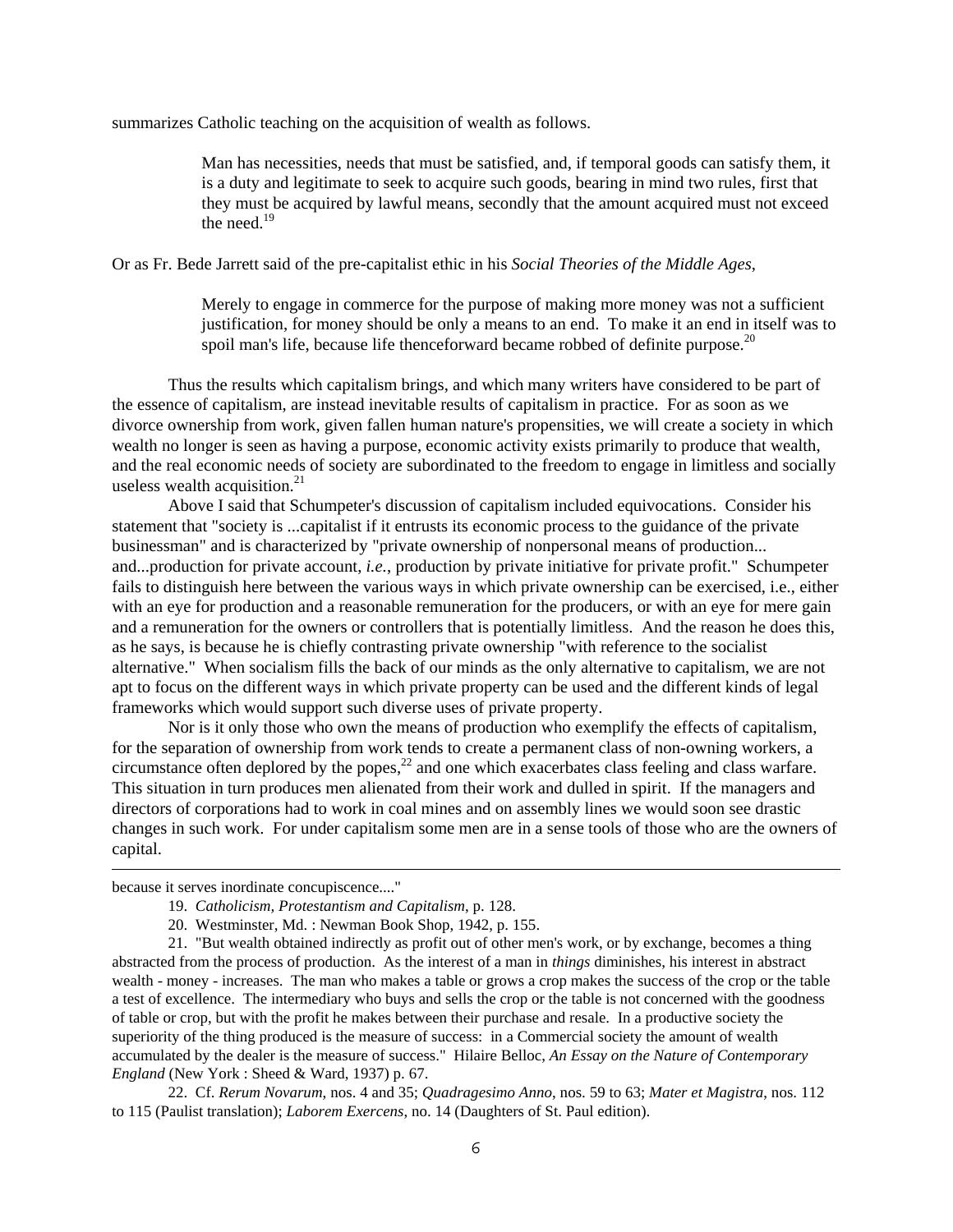The *Wall Street Journal* of July 24, 2001, carried an article on the growing practice of factories operating 24 hours a day, seven days a week. The article discusses a Mr. Herman Lea, a part-time Protestant preacher, who had hoped to become a regular pastor, but whose schedule and life have been entirely disrupted by the factory's new work schedule.<sup>23</sup>

> Mr. Lea and his co-workers have discovered the unspoken reality of manufacturing: Increasingly it is structured around the machines, rather than the people who run them. The reason is economics. Every hour a costly plant sits idle is a drain on a company's bottom line, something no one can afford in the face of today's sharply slowing economy.

Compounding the new schedule is Goodyear's move to 12-hour shifts, which is common when companies go nonstop. Mr. Lea gets more days off with the longer shifts, but the longer workday is far more grueling for the 50-year-old. Moreover, his days off vary each week, complicating his life. He had a stroke in February, which he blames partly on the stress of juggling his schedule.

Of another worker at the same plant, the *Journal* says,

But Mike Baker, a maintenance worker at the plant who used to be very active in his church, often had trouble making board meetings. So he stopped serving. This year he also stopped working as an umpire for high-school baseball games. "This is the first year I haven't umpired in I don't know how long," he says. "It's hard to give it up."

 The making of economic activity into a relentless pursuit of riches, the "bottom line," clearly often has deleterious effects on workers and reveals what happens to capitalism in action: not only the frequent financial exploitation of workers, but the insistence that they structure their entire lives, and the lives of their families, around the economic process.

As Fanfani related, capitalism has long looked at labor as simply so many tools.

The absolute State encouraged early capitalism in another manner by placing cheap labour at its service. Charles VII granted Jacques Coeur the privilege of pressing idlers and vagabonds to serve on his ships. His successors authorized tapestry-weavers, glass blowers and pottery workers to employ children from the foundling hospitals. The King of Prussia gave a certain Hirsch the Potsdam orphans to work at making velvet. And in Prussia and Austria even the soldiers worked for industry. Soldiers on leave were sent to the manufactories; those in barracks carded and wove wool, and at Bratislava five regiments quartered in the town spun cotton for a local contractor. $^{24}$ 

 I am not suggesting, I should note, that the separation of labor from capital, of ownership from work, is *in itself* unjust. Pius XI says, in the very next paragraph, "the system as such is not to be condemned." If such separation were in itself wrong, than an elderly grandmother would do wrong were she to hire the teenager next door to mow her grass or paint her porch. For in this case she supplies the capital and he the labor. As I said, every society will always include some economic activity of this type, i.e., where one party supplies the capital and the other party the labor. This presents a difficulty chiefly when it becomes the dominant form of economic activity and sets the tone for the whole of the society.<sup>25</sup>

 <sup>23.</sup> Timothy Aeppel, "Juggling Act: More Plants Go 24/7, and Workers Are Left at Sixes and Sevens" *The Wall Street Journal*, Tuesday July 24, 2001, p. A1.

 <sup>24.</sup> Fanfani, pp. 106-107.

 <sup>25.</sup> The Popes have often deplored the separation of ownership and work; cf. Leo XIII's statement, "The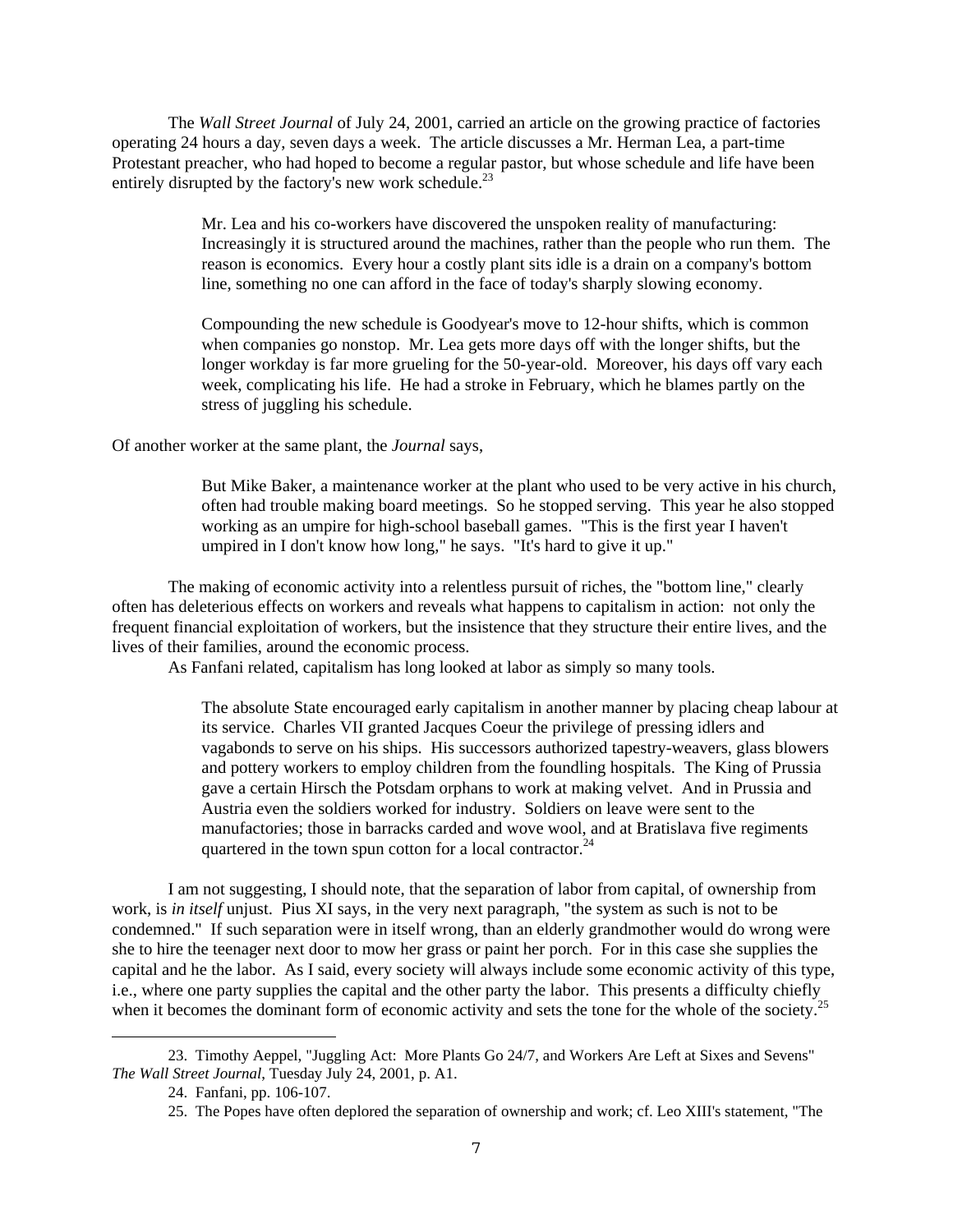If what I have said is accepted as more or less true, then we can see that if we define capitalism correctly, we can understand better capitalism's effects in practice, or what is sometimes called the "spirit of capitalism." Here is Fanfani's description of capitalism in action.

> Modern man, who is capitalistic, regards wealth as the best means for an ever more complete satisfaction of every conceivable need; he also regards it as the best means for improving his own position. He considers goods as instruments to be used *ad libitum* by their possessor. He does not recognize any claim on them on the part of third parties not their possessors, still less does he think it unlawful for their possessor to use them so as to obtain an unlimited increase or their reproduction at ever diminishing  $cost^{26}$ .

To regard it as lawful or even perhaps laudable to increase wealth without measure, flows naturally from the separation of ownership and work, as I said above. For work as the production of goods and services is naturally oriented toward the fulfillment of human needs, whereas the accumulation of wealth has no natural orientation except toward the satisfaction of potentially unlimited desire. Gain has no natural limit. But to allow moneymaking to assume such a place in human life and society is to divorce man from any inherent limits and ultimately to allow his culture to become permeated with a commercialism that subordinates everything to irresponsible economic activity. A capitalist economic system will invariably result in the commercialization of the whole of society. Why? Because society will be focused not on the production of goods and services for use, something which is inseparable from man's life on earth, but increasingly on the mere acquisition of wealth. Moneymaking becomes the keynote of society. As has been truly noted, "society itself becomes an `adjunct' of the market." $^{27}$ 

 Nor are the supporters of this new type of society especially shy about what was done when traditional Western culture was transformed by the new economics of eighteenth century Deism, as embodied for example in Adam Smith's *The Wealth of Nations*. As Ralph Lerner wrote, Smith and other like-minded thinkers "saw fit...to promote a new ordering of political, economic, and social life," based ultimately on ideas going back "to Locke and Spinoza, to Hobbes and Descartes, to Bacon and Machiavelli."<sup>28</sup> What was this new order they were recommending, and what was the old order they were rejecting?

> The old order was preoccupied with intangible goods to an extent we now hardly ever see. The king had his glory, the nobles their honor, the Christians their salvation, the citizens of pagan antiquity their ambition to outdo others in serving the public good. However much men vied for a fine field, a good herd, a large purse, it was not by these alone that they would make their mark.<sup>29</sup>

 27. Ellen Meiksins Wood, "From Opportunity to Imperative: the History of the Market," *Monthly Review*, vol 46, no. 3, July/August 1994, p. 20.

 28. Ralph Lerner, "Commerce and Character : the Anglo-American as New-Model Man" in Michael Novak, ed., *Liberation South, Liberation North* (Washington : American Enterprise Institute, c. 1981) p. 25.

29. *Ibid*., p. 26.

law...should favor ownership, and its policy should be to induce as many people as possible to become owners." *Rerum Novarum*, no. 35 (Paulist translation).

 <sup>26.</sup> Fanfani, p. 22. Max Weber, in *The Protestant Ethic and the Spirit of Capitalism* (New York : Charles Scribner's, c. 1958; orig. published in 1904-05), summarized the capitalistic spirit in these words, "Man is dominated by the making of money, by acquisition as the ultimate purpose of his life. Economic acquisition is no longer subordinated to man as the means for the satisfaction of his material needs. This reversal of what we should call the natural relationship, so irrational from a naive point of view, is evidently as definitely a leading principle of capitalism as it is foreign to all peoples not under capitalistic influence" (p. 53). Weber, as does Fanfani, distinguishes between capitalism as a system (what he calls "the capitalistic form of an enterprise") and the spirit of capitalism. See pp. 64-69.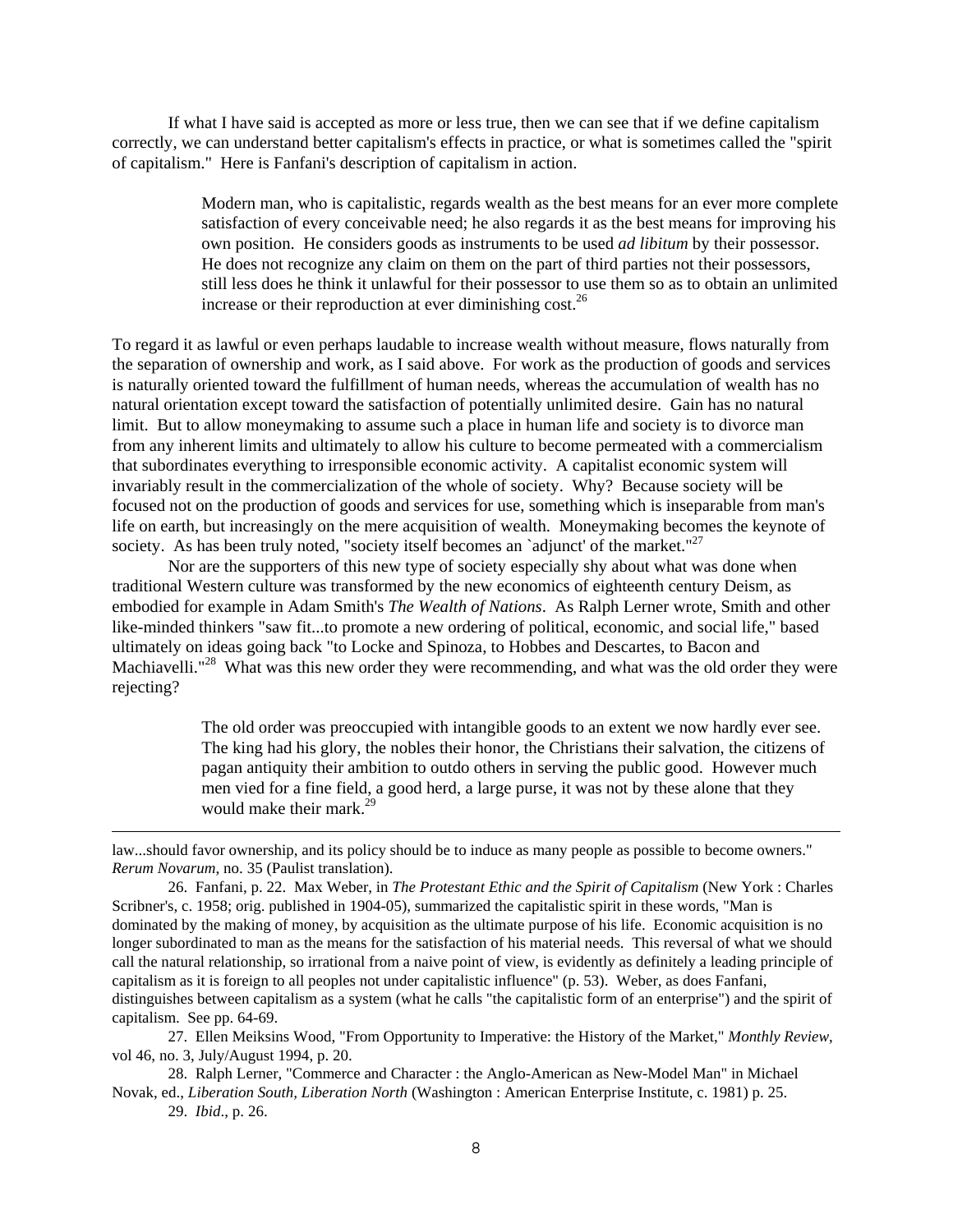Instead, "Eighteenth-century men had to be brought to see how fanciful those noncommercial notions were."<sup>30</sup> And thus what was this old order to be replaced by?

> They thought human behavior was adequately accounted for by dwelling upon the wants by which men are driven - wants that are largely, though not exclusively, physical; wants that are part and parcel of the self-regarding passions; wants that cannot in most cases be satisfied.... This Hobbesian truth was axiomatic for the commercial republicans. Their reason told them that a surer guide to sane behavior could be found in the operations of a nonrational mechanism, the aggregate of small, anonymous calculations of things immediately known and felt by all. It was more reasonable to rely on the impersonal concourse of buyers and sellers than on the older standard of reasoned governance for proper hints and directions precisely because the market could better reckon with the ordinary passions of ordinary men. Indeed, where the ancient polity, Christianity, and the feudal aristocracy, each in its own fashion, sought to conceal, deny, or thwart most of the common passions for private gratification and physical comfort, the commercial republic built on those passions. $31$

And of this new order Lerner goes on to say, "The contrast with and opposition to the Christian and Greek worlds could hardly have been greater."<sup>32</sup>

 We can see by this that capitalism and the commercial order that it brought about has changed more than the economic system - and of course this is no surprise. Like a leaven working its way through dough, the separation of ownership from work has allowed society to turn its almost exclusive attention toward economic gain. The fulfilling of human needs via economic activity was now important only insofar as it produced gain, for gain itself had become the sole good. And that this had profound effects on all of human life and culture we have already seen. But a society in which the principle of limitless gain was not victorious would look very different from our own.

> Seen from the vantage point of our habits engendered by our thoroughly industrialized society, it is hard even to imagine life in countries not yet industrialized, at least to the same degree. Spain is a good example of the latter. Holidays, saints' days, local fiestas lasting for several days, family celebrations, and so on, have at least as great an impact on the course of life as work and efficiency-mindedness. Next to work rhythm there is also a leisure rhythm, not in the sense of "rest from work" but as a form of the outlook on existence.<sup>33</sup>

 In his book, *In Tune With the World*, Josef Pieper often speaks of the "totalitarian laboring society,"<sup>34</sup> a society such as that of the Nazis or communists which was dedicated solely to its own ends with no openness to God or the transcendent. But could not the same be said of capitalist society? Do not rest or holidays among us find their only justification as recuperation from work and preparation for further effort? Ours is a society equally shackled to work in that it knows no other purpose for human

 <sup>30.</sup> *Ibid*.

 <sup>31.</sup> *Ibid*., p. 30. Lerner's entire essay, written by one who favors the commercial order, should be read in order to see exactly how far the new capitalist world is opposed to traditional Western and Christian life.

 <sup>32.</sup> *Ibid*., p. 33.

 <sup>33.</sup> Thomas Molnar, *Authority and Its Enemies* (New Rochelle, N.Y. : Arlington House, 1976) p. 76. Contrast the picture Molnar paints here of a society engaging in communal festivity with a society in which the factories run 24 hours a day, 7 days a week, and there is no room for any communal festivity or even for the common observance of Sunday.

 <sup>34. (</sup>South Bend, Ind. : St. Augustine's Press, 1999) See, for example, p. 9.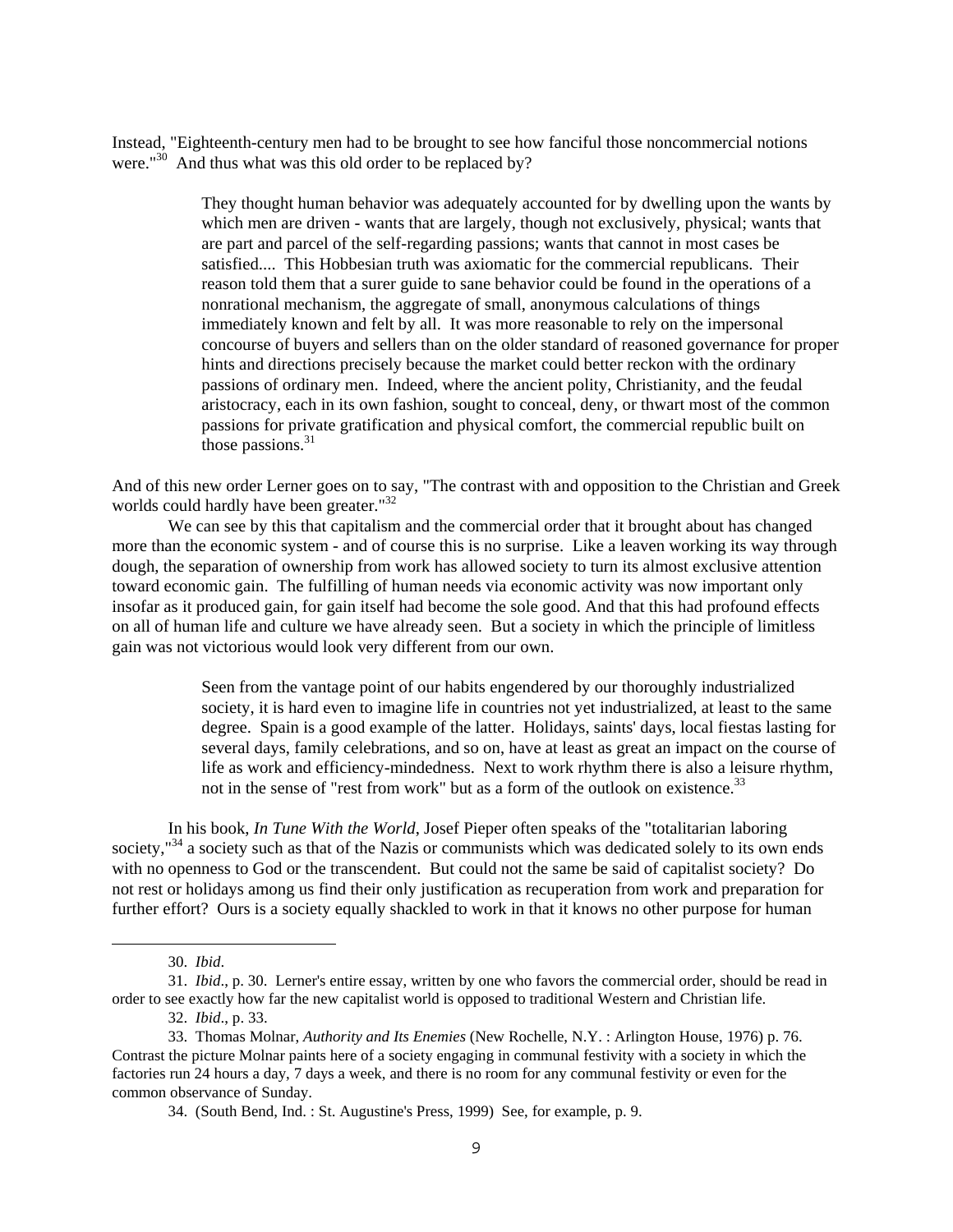existence. Contemplation is no more characteristic of it than it was of Stalin's labor camps.

 The very justification for private property in our society and in a traditional society differs. Consider the famous statement of Leo XIII about private property:

> Men always work harder and more readily when they work on that which is their own; nay, they learn to love the very soil which yields in response to the labor of their hands, not only food to eat, but an abundance of the good things for themselves and those that are dear to them.<sup>35</sup>

But we would try in vain to discover how an owner of stock, for example, could ever "learn to love the very" shares which yield, not "an abundance of good things," but a dividend check or a capital gain, in response to the labor of someone else's hands. With such a situation, instead of an economy devoted to meeting real human needs, we have an economy devoted to making money in any way possible, with ownership, control and labor separated to the detriment of all three.

 When ownership and work are joined, then not only will many evils be reduced or eliminated, but many good things will more easily flourish. Property will be seen again for what it is, a means of support for men and their families, not something whose chief use is to facilitate financial speculation, a speculation which moreover results in the disruption of economic stability, and thus of the stability of neighborhood, parish and family. Property is not simply convertible with money. No one who looks at his land as simply so much potential cold cash could ever "learn to love the very soil which yields in response to the labor of their hands...an abundance of the good things for themselves and those that are dear to them." These are fundamentally different ways of viewing property, and in fact of viewing life as a whole.

 The remedy then for this is simply the rejoining of what has been separated, the reconnecting, as much as possible of ownership, control and work. For that we need an establishment of worker ownership, or better yet, of that distributist order which Chesterton, Belloc and many others labored to bring about. And it is that order which we will next discuss.

## II

 In the previous section I discussed what exactly capitalism was, and showed that capitalism's essential note, the separation of ownership and work, was also the reason for capitalism's characteristic ills: a harshly competitive economic life, exploitation of workers, the commercialization of society. Next we must examine and contrast the alternative to capitalism which I am recommending, namely, distributism.

 Of course, not only is the name *distributism* unfamiliar to most people in this country, but even the notion that there is any alternative to capitalism except socialism or commumism is likewise unfamiliar. There are many reasons for this supposition that capitalism has no rival except for some form of socialism, the major extrinsic reason being that in public discussion of economics it has been assumed for decades that either capitalism or socialism/communism were our only alternatives. But there is another set of reasons, intrinsic to our notion of economics. For both capitalism and socialism/communism inhabit, one might say, the same economic world. They have, for example, roughly the same goals: productive efficiency and equity. As regards efficiency, they differ greatly about means; as regards equity, they differ also about means and to some extent about ends. But the upholders of each system in a sense understand each other. They are after the same things though in different ways.<sup>36</sup>

 <sup>35.</sup> *Rerum Novarum*, no. 35 (Paulist translation).

 <sup>36.</sup> This is the truth, e.g., behind the passage in Pope John Paul II's encyclical *Centesimus Annus*, in which he contrasts the mainly U.S. attempt in the decades after World War II to defeat communism by trumpeting the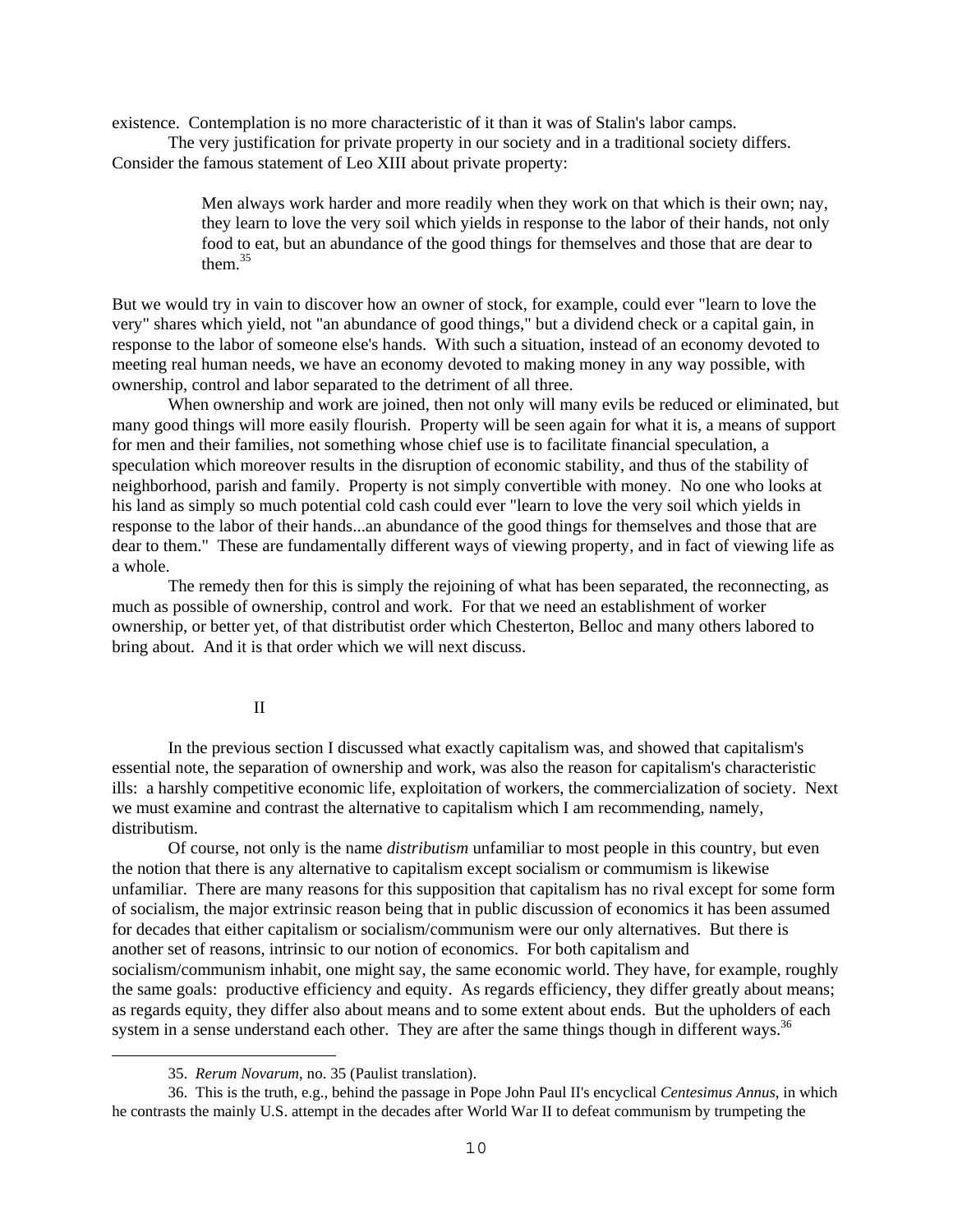Socialism, at least in its Marxist variety, was a child of capitalism. It is a commonplace that Marx was rooted firmly in what John Kenneth Galbraith calls the "central tradition" of economic thought, chiefly through the influence of David Ricardo.<sup>37</sup> As Joseph Schumpeter says of Marx,

> Marx had a master then? Yes. Real understanding of his economics begins with recognizing that, as a theorist, he was a pupil of Ricardo. He was his pupil not only in the sense that his own argument evidently starts from Ricardo's propositions but also in the much more significant sense that he had learned the art of theorizing from Ricardo. He always used Ricardo's tools, and every theoretical problem presented itself to him in the form of difficulties which occurred to him in his profound study of Ricardo and of suggestions for further work which he gleaned from it. $38$

And Ricardo, of course, is one of the central figures in the classical/neoclassical tradition of economics that descends from Adam Smith and is still today the intellectual mainstay of the capitalist system.<sup>39</sup>

material goods of our economy and way of life. The Holy Father wrote (sect. 19) "Another kind of response, practical in nature, is represented by the affluent society or the consumer society. It seeks to defeat Marxism on the level of pure materialism by showing how a free-market society can achieve a greater satisfaction of material human needs than Communism, while equally excluding spiritual values. In reality, while on the one hand it is true that this social model shows the failure of Marxism to contribute to a humane and better society, on the other hand, insofar as it denies an autonomous existence and value to morality, law, culture and religion, *it agrees with Marxism*, in the sense that it totally reduces man to the sphere of economics and the satisfaction of material needs." (Emphasis mine.)

 Apropos here are these words of Fulton Sheen: "The Church agrees with some of the protests of communism. In fact, there is a far better critique of the existing economic order based on the primacy of profit in two Encyclicals of Leo XIII and Pius XI than there is in all the writings of Marx. But the reforms of communism are wrong, because they are inspired by the very errors they combat. Communism begins with the liberal and capitalistic error that man is economic, and, instead of correcting it, merely intensifies it until man becomes a robot in a vast economic machine. There is a closer relation between communism and monopolistic capitalism than most minds suspect. They are agreed on the materialistic basis of civilization; they disagree only on who shall contol that basis, capitalists or bureaucrats. Marx himself admitted he got many of his economic ideas from liberal economists such as Ricardo and the author of an anonymous work on interest. Capitalistic economy is godless; communism makes economics God. It is Divinity itself. Capitalism denies that economics is subject to a higher moral order." *Communism and the Conscience of the West* (Indianapolis : Bobbs-Merrill, c. 1948) pp. 80-81.

 37. *The Affluent Society* (New York : Mentor, c. 1958) p. 59. Ricardo lived from 1772 to 1823. His chief work, *The Principles of Political Economy and Taxation*, was published in 1817.

38. *Capitalism, Socialism and Democracy* (New York : Harper, 3rd edition, 1950) p. 22.

 39. Sometimes what is known as Austrian economics is contrasted with the mainstream neoclassical school. And there *are* differences. The Austrians are (rightly) much more skeptical about econometrics, for example, and seem to regard the factor of time more realistically than does the neoclassical school. Also, they are not mesmerized by (as Ludwig von Mises put it) the "mathematical description of various states of equilibrium," which he described as "mere play." I am here considering them as allied with the mainstream, however, for these reasons: Their general use of a deductive methodology - Carl Menger, the founder of Austrian economics, "defended the role of a priori, deductive theory against the antitheoretical stance of the burgeoning German Historical School" - yet this deductive approach to the multifarious human activities that constitute the economy is one of the hallmarks of the tradition descending from Adam Smith, and one of its most objectionable features. Secondly, their policy prescriptions are, if anything, more radically free market than those of the neoclassical school. As Geoffrey Hodgson wrote, after noting some of the differences in the Austrian approach, "However, in other respects the neoclassicals and Austrians share common ground. This is particularly the case in regard to their inheritance of classic liberal ideology." David L. Prychitko, ed., *Why Economists Disagree : An Introduction to the Alternative Schools of Thought* (Albany : State University of New York, c. 1998) pp. 5, 17, 164.

In this same vein, F. A. Hayek, wrote that "Carl Menger...was among the first in modern times consciously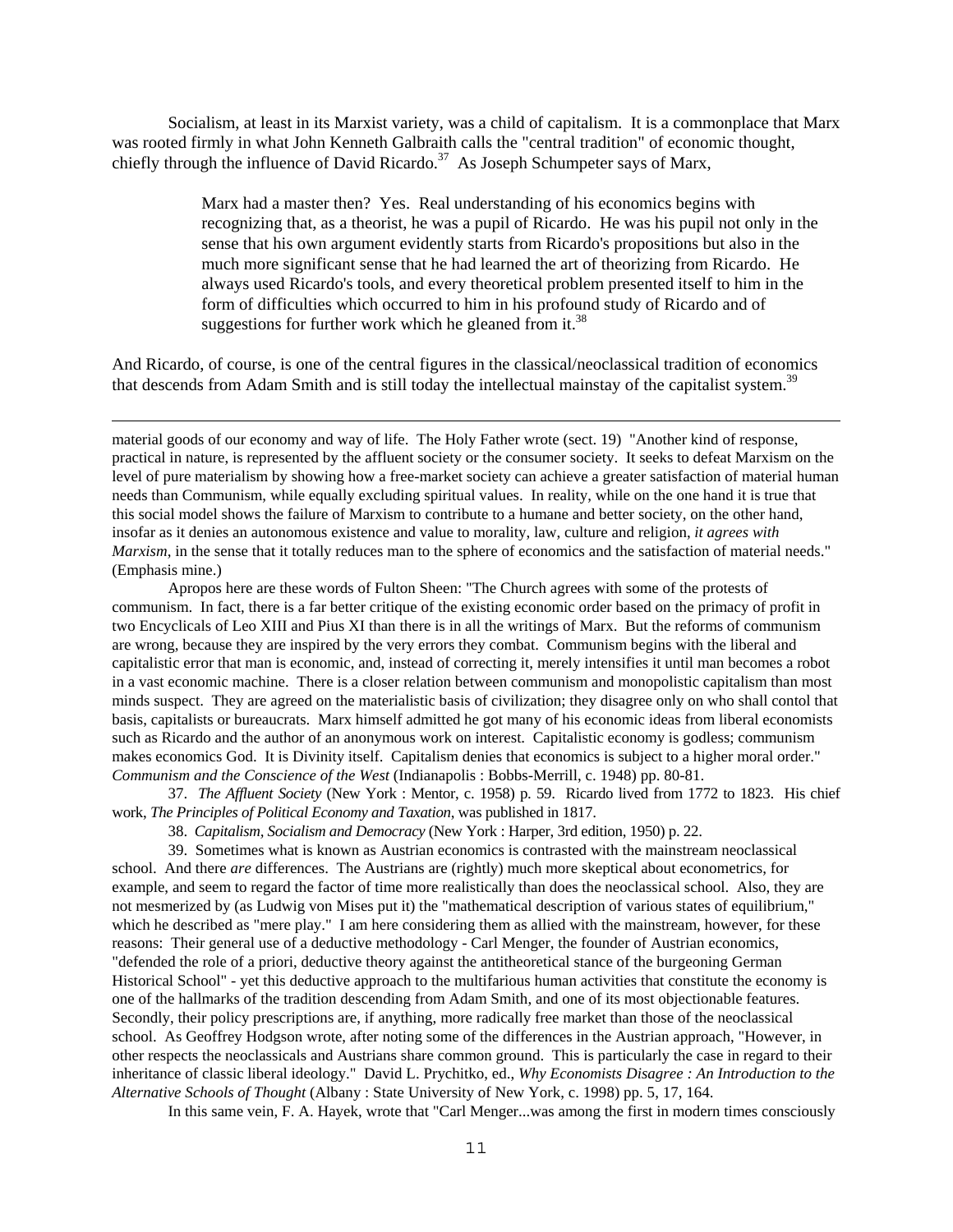Consequently, both socialist and capitalist economics are products of the European Enlightenment tradition and thus can be seen as modernizing and anti-traditional forces. As Michael Novak wrote: "There are two major traditions of revolutionary political economy in the world, one liberal [i.e. capitalist] and the other Marxist." And both of them, he goes on to say, "compete against a backdrop of traditional, often peasant, societies."40 But distributism, on the other hand, is concerned to uphold, not precisely a peasant society, but rather a way of looking at economic activity that our ancestors had, of subordinating economic activity to human life as a whole, to our spiritual life, our intellectual life, our family life. It does not regard the mere production of goods, still less the mere acquisition of wealth, as ends in themselves. Such a traditional view regards society neither as an "`adjunct' of the market"<sup>41</sup> nor as the embodiment of the Marxist workers' paradise. As a result, from the standpoint of traditional societies, $42$  both socialism and capitalism can be seen as reductionist attempts to subject all human life and society to an essentially economic principle of organization.<sup>43</sup>

 For traditional societies did not necessarily look upon something from a purely economic standpoint just because the thing in question was part of the process of the generation of material wealth. For example, consider the concept of property. The economic tradition stemming from Adam Smith, the theoretical expression of capitalism, has not asked many questions about what property is: land, real property, movable goods, as well as such intangible surrogates for real economic goods as currency, shares of stock, futures contracts, stock options, etc., are all considered property and equally so. No one of them is primary. None is the paradigm for property.

Therefore, since one can legally own each of them, and they can be exchanged for each other according to their money value, they are basically equivalents. Land, for example, is nothing special, and an ancestral home or farm has no more worth than stock options of equal monetary value. Property is nothing except forms of money value, embodied in different things.

 What follows from this? Since property is interchangeable, it comes to be seen as existing for the sake of exchange, and exchange is facilitated by having no attachment, emotional or familial or social, to any particular piece of property. Attachments like this are considered uneconomic and thus causes of economic inefficiency.<sup>44</sup>

 40. *Liberation South, Liberation North* (Washington : American Enterprise Institute, c. 1981) p. 97. Many people do not understand that capitalism has been the chief modernizing and secularizing force in Western culture.

 41. Ellen Meiksins Wood, "From Opportunity to Imperative : the History of the Market," *Monthly Review*, vol. 46, no. 3, July-August 1994, p. 20.

 42. When I say "traditional societies" I am not thinking primarily of primitive or uncivilized societies. Rather I am using the term as it was used in Walt Rostow's *The Stages of Economic Growth* (Cambridge University Press, 2nd ed., 1971). In Rostow's usage, "traditional societies" include not only primitive cultures, but the high civilizations of ancient Greece and Rome, China, India, medieval Europe, indeed all human cultures up to the triumph of the scientific revolution in eighteenth-century England. Rostow defines it thus: "A traditional society is one whose structure is developed within limited production functions, based on pre-Newtonian science and technology, and on pre-Newtonian attitudes toward the physical world. Newton is here used as a symbol for that watershed in history when men came widely to believe that the external world was subject to a few knowable laws, and was systematically capable of productive manipulation." p. 4. See also C. S. Lewis' essay, "De Descriptione Temporum" in his *Selected Literary Essays* (Cambridge University Press, 1980) pp. 1-14. Lewis likewise places what he calls "the Great Divide" in human history at about the same time as Rostow does.

 43. This is akin to what John Paul II calls "*the error of economism*," that is, "of considering human labor solely according to its economic purpose." Encyclical *Laborem Exercens*, no. 13 (Daughters of St. Paul edition). Strikingly, the Holy Father links the rise of economism with the separation of labor from capital. As I argued in the first section, capitalism does this not just to human labor but to the whole of human society.

 44. Galbraith says that the criterion of efficiency for increased production is the only one that mainstream economics considers of any importance. *The Affluent Society*, pp. 223-226.

to revive the methodical individualism of Adam Smith and his school." "Individualism, *True and False*" in Chiaki Nishiyama and Kurt R. Leube, eds., *The Essence of Hayek* (Stanford : Hoover Institution, c. 1984) p. 154.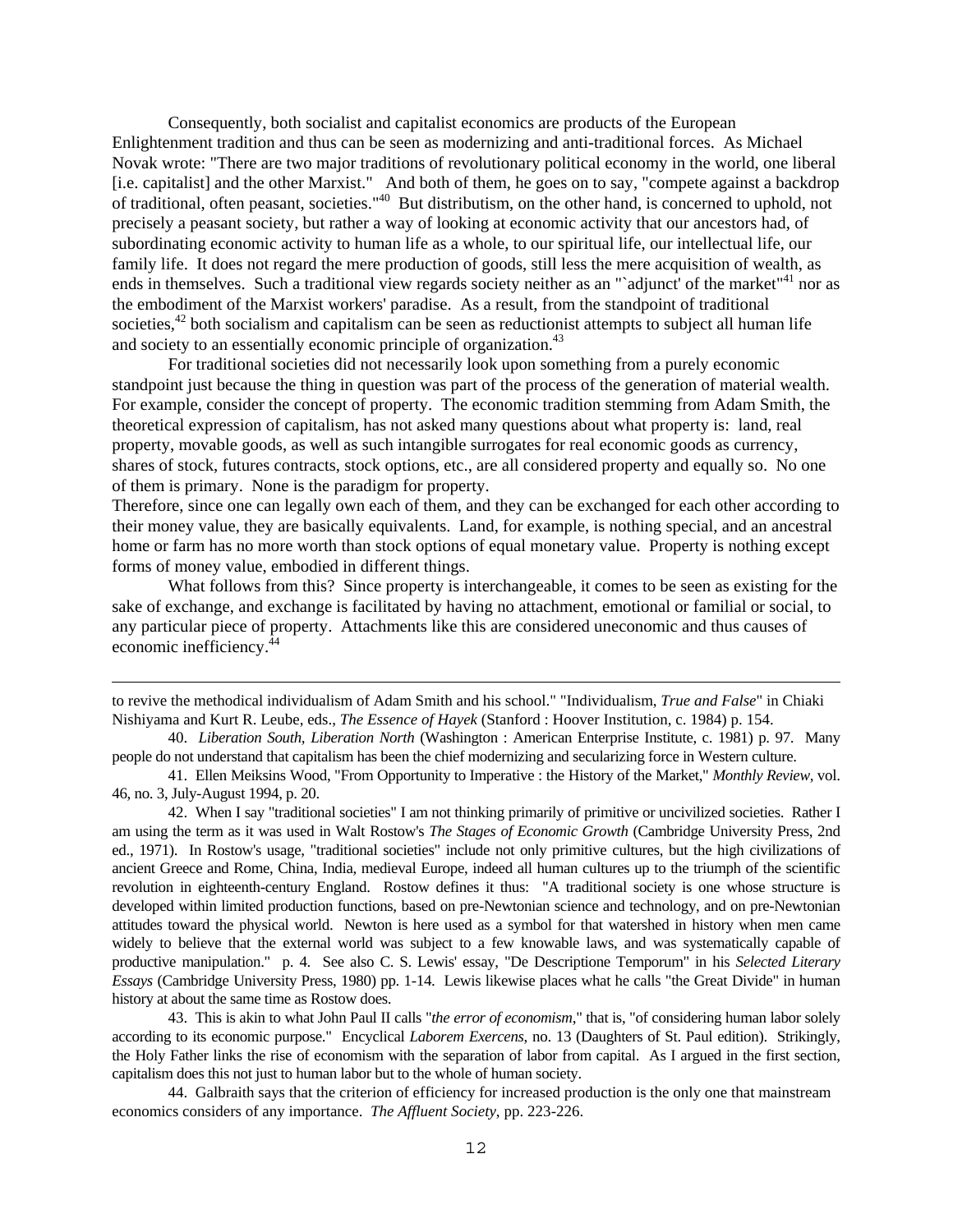If I am unwilling to sell my farm, at an excellent price, because my grandfather is buried on it or because I do not wish to subject the neighboring farmers to a suburban housing development, I am clearly acting against the rationale of capitalist economic thinking. But if this is so, if property is simply a collection of things of different types which we may use to enrich ourselves, why does it matter who owns it, provided that it does its job? Thus capitalists do not blush when property becomes concentrated largely in the hands of the rich,<sup>45</sup> and communists do not blush when property becomes concentrated largely in the hands of the government. Property in both systems has no meaning except its cash value, so the only questions to be asked about ownership are questions of so-called efficiency, i.e., how to get the most wealth out of it, or equity, i.e., how to prevent poverty or redistribute wealth, etc. Capitalists and communists, of course, differ about which system best produces efficiency and equity, but they do not disagree that these are the only relevant questions to ask.<sup>46</sup>

 But if we look at property in a different way, then we might see that there are other alternatives than either capitalism or socialism. If we look at property as existing not to facilitate exchange and wealth creation alone, but as part of a society where other things, such as worship of God, love of family, cultivation of the intellect and the fine arts, are paramount, and where the provision of the material goods and services that man undoubtedly needs, is seen as something that is *for the sake of* those more important goods, we might come to see that property must be looked at as more than economic, and then also we might begin to make distinctions about different sorts of property based on other than monetary values.

 Land, for example, is able to be given a money value, and thus we are accustomed to considering it as simply one more form of property, equivalent, as I said, to any other. But there are many reasons for thinking that land is not simply another form of property, or rather, that land is a *special* form of property. On the purely economic level, the amount of land is, in the first place, fixed, or almost entirely so. It can be increased only rarely and with great difficulty. Secondly, if land is rendered useless or harmful, for example, by dumping chemicals or toxic waste on it, although theoretically it can be cleaned up, often this process is extremely difficult and expensive, and in the case of nuclear waste, might take centuries. Thirdly, and as following from the first point, land is the precondition for almost any other kind, not only of economic activity, but of any kind of human activity.<sup>47</sup> Thus Leo XIII's famous statement that "the

i<br>L

 <sup>45.</sup> Between 1970 and 1997 the "percent distribution of aggregate income" received by the lowest 20% of the U.S. population fell from 5.4% to 4.2%, while the percentage received by the top 5% rose from 15.6% to 20.7%. During the same period the percent received by the highest 20% rose from 40.9% to 47.2%. *Statistical Abstract of the United States, 1999* (Washington : Government Printing Office) table 751.

 <sup>46.</sup> Capitalism, at least as upheld by many of its exponents, makes a kind of equity claim just as much as socialism does, in the sense that it sees itself as the best means for eliminating poverty and thus raising the general level of wealth. See, for example, Michael Novak, *This Hemisphere of Liberty : a Philosophy of the Americas* (Washington : American Enterprise Institute, 1990) pp. 101-106.

Some carry this notion rather far. "The market economy has created unfathomable prosperity and, decade by decade, century by century, miraculous feats of innovation, production, distribution, and social coordination. To the free market, we owe all material prosperity, all leisure time, our health and longevity, our huge and growing population, nearly everything we call life itself. Capitalism and capitalism alone has rescued the human race from degrading poverty, rampant sickness, and early death." Llewellyn H. Rockwell, Jr., "The Legitimacy of Capitalism." Posted July 19, 2002 on the website of the Ludwig von Mises Institute, www.mises.org

This concern is present in the earlier capitalist theorists also, for example in Smith and Ricardo. The full title of Smith's work is *An Inquiry into the Nature and Causes of the Wealth of Nations* and he sees his principle of the division of labor as being chiefly responsible for this increase of wealth; cf. bk. I, chaps. 1-3. Similarly Ricardo argues that only by applying his own free-market solution will the poor really be helped, and that any "interference of the legislature" or "systematic or casual charity" will, so he avers, end up hurting the poor more than helping them, and "he is the best friend of the poor" who can come up with the best scheme for abolishing the current welfare laws. *Principles of Political Economy and Taxation* (London : J.M. Dent, 1911) pp. 61-62. Cf. the entire chapter 5, "On Wages."

 <sup>47.</sup> Moreover farming, and any other sort of work directly dependent on the land, such as herding of animals, does not fit the capitalist free market paradigm which is taken from commercial activity. Farms, for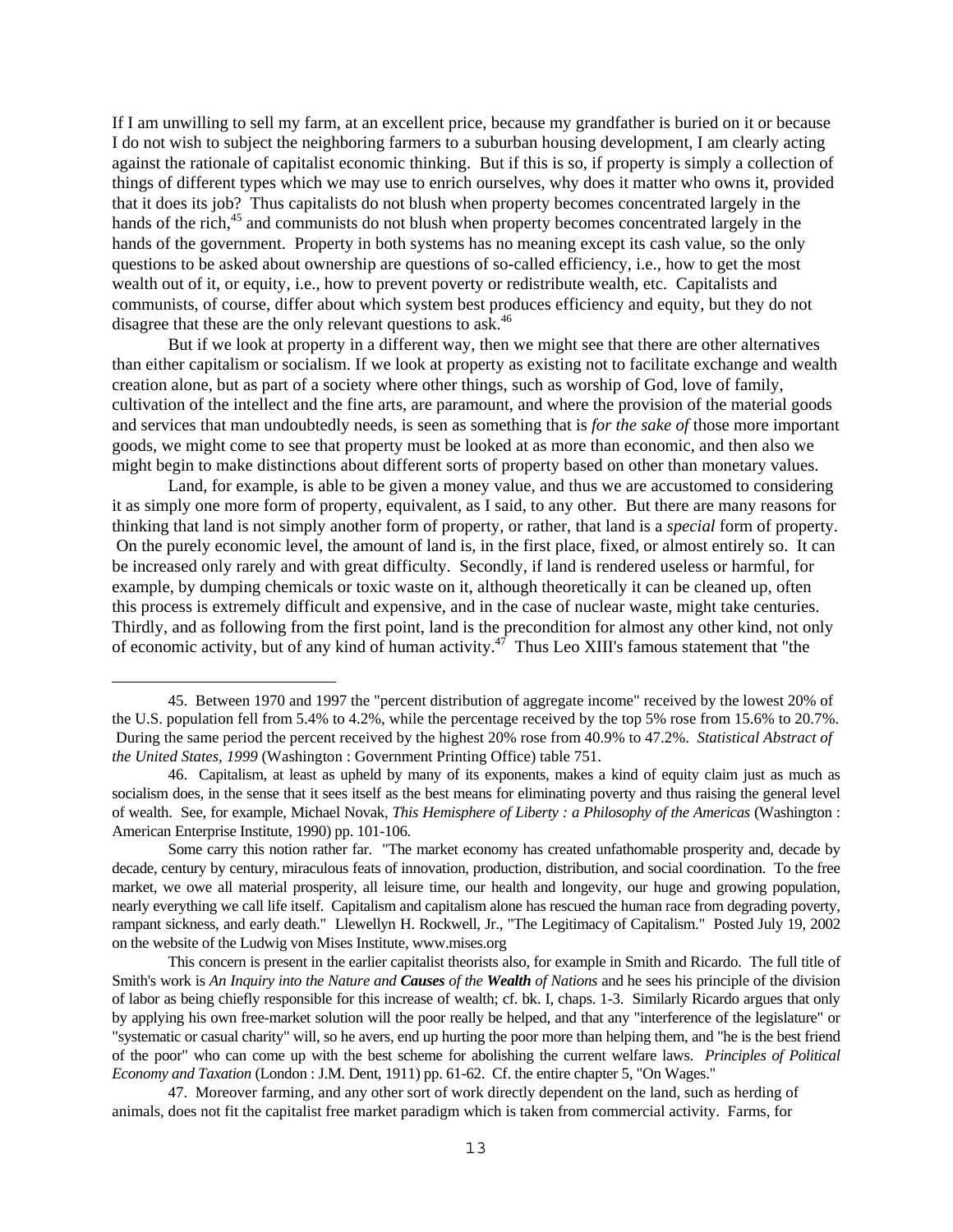earth, though divided among private owners, ceases not thereby to minister to the needs of all; for there is no one who does not live on what the land brings forth."<sup>48</sup>

 Looking only to economic arguments, that is, to arguments drawn from man's need and ability to use external goods, land is not the same as, say, stock certificates. And this is confirmed for us if we look beyond economic considerations. Nor, in doing so, are we moving from the realm of the objective to the realm of the subjective, from the realm of facts or reason to that of "values" or emotions. Only if we regard man as purely an economic being, as one who realizes his true self in producing and consuming alone, can we think that it is solely economic motives which a hardheaded person ought to attend to, and that everything else is simply the subjective province of poets or dreamy clerics.<sup>49</sup>

What in fact is man's life for? A Christian can hardly say that it is for the amassing of goods. On the contrary, our Lord said, "A man's life does not consist in the abundance of his possessions" (Luke 12:15). Rather, it is our spiritual life, our intellectual life, our family and community life, in which one's true life consists. But if this is so, then the external supports that mankind undoubtedly needs ought to facilitate these aspects of life. For example, family life is easier if a family can stay in one place, if its extended family can grow up naturally around it, if it can be part of the same parish and community. But if land is seen as simply one among other economic goods, to be sold at will for the sake of the greatest gain, then the likelihood of such stable communities and neighborhoods is reduced. This special treatment of land can be seen in the institution of the Jubilee year in the Old Testament.<sup>50</sup> During the Jubilee year, which was to be observed every fifty years, landed property would be restored to its original owners. Even if a man did not have sufficient money to buy back his property "in the jubilee it shall be released, and he shall return to his property" (Lev. 25:28).

 Moreover, what is true of land is true in a lesser degree of other kinds of property, namely of all property which directly subserves a true human life. Just as we are all dependent on the land, we are all dependent on the products of the land and on many of the products of human art such as clothes, dwellings, etc. It cannot be a matter of indifference to a human community whether such products, and the means for producing them, are confined to the ownership of a few and sold to the others at high prices, or whether they are widely available. Property must serve man, that is what it is for. And since this is true, it follows that the arrangements that mankind makes for managing property are properly the concern of the community. $51$ 

 And as for other kinds of property, the kinds that might be considered more derivative, such as shares of stock, they are legitimate only insofar as they truly serve the needs of the kind of society I am about to sketch. Although capitalism sees them as equal in validity to a farm or a workshop, we must ask whether they are really so. Man's economic relations and activity must be part of his life, not something separate, still less something which itself remakes how man lives. But in fact, in modern times, the economic system has tended to be the paramount factor in human life, demanding that everything else be reshaped to serve capitalist economic activity.

> Only in modern "market society," Polanyi argued, is there a distinct "economic" motive, distinct economic institutions and relations, separated out from non-economic relations; and

example, cannot be moved to cheaper locations as can factories, and they are heavily dependent on non-economic factors, such as the weather. Successful farming is more than a job, it is a way of life, and often requires several generations to learn. But if farmers are uprooted from the land, who is there to teach this knowledge when new farmers are needed?

 <sup>48.</sup> *Rerum Novarum*, no. 7, (Paulist translation).

 <sup>49.</sup> Cf. John Paul II, Encyclical *Centesimus Annus*, nos. 19 and 24.

 <sup>50.</sup> See Leviticus 25:8-17, 23-55.

 <sup>51.</sup> That property rights are not absolute and are subject to reaonable regulation by the civil authority is clear from papal teaching. See, for example, *Quadragesimo Anno*, nos. 44-52 (Paulist translation) and *Populorum Progressio*, nos. 23-24 (Daughters of St. Paul edition).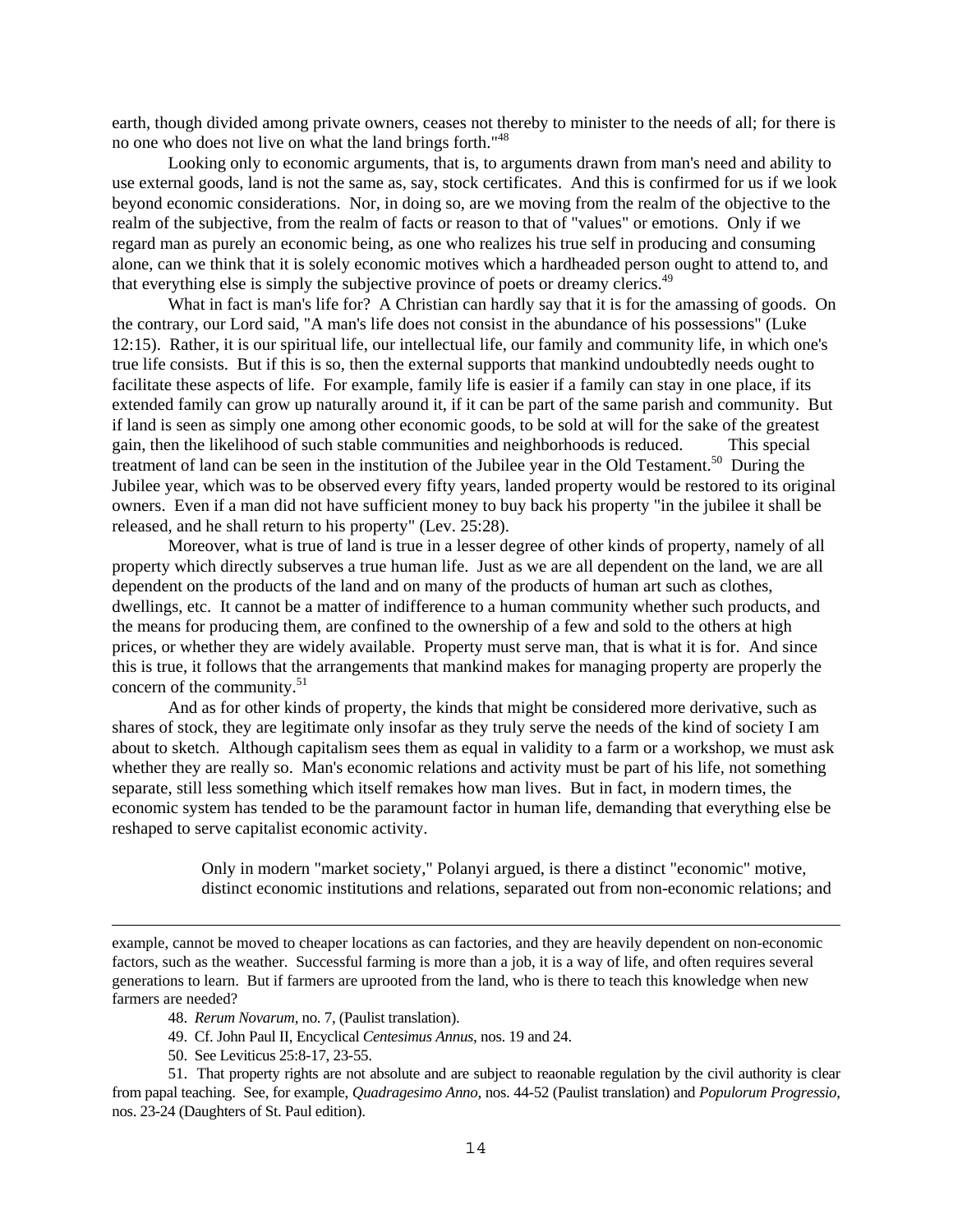because human beings and nature - in the form of labor and land - are treated, however fictiously, as commodities in a self-regulating system of markets driven by the price mechanism, society itself becomes an "adjunct" of the market. A market *economy* can exist only in a market *society*, that is, a society where, instead of an economy embedded in social relations, social relations are embedded in the economy.<sup>52</sup>

This last phrase is important, "instead of an economy embedded in social relations, social relations are embedded in the economy." No one denies the necessity for man to work, to produce, to consume, even to exchange and trade. But as I pointed out in part one, under capitalism it is economic activity, particularly the activities of exchange and trade, which have come to dominate society, to reshape society in their image. But society needs to control economic activity so that it is a servant, not a master.

 Now the notion of controlling economic activity makes most people think of socialism or state control of the economy. But this is not what I am talking about. Rather, I am talking of an economy in which, as much as possible, economic activity performs its natural role of providing man with the goods and services he needs without coming to dominate life. And it is my proposition here that this is best accomplished by what is called *distributism*.

 Distributism is an economic system in which private property no longer is regarded as something to be manipulated, sold, resold, exchanged and transformed, for the sake of gain *alone*, but rather something which is for the production of necessary goods and services and which, with the aid of legal and social systems, serves human life and society. Thus a farm is for producing food, and a farmer is a food producer, not someone who is hoping for a good price when he is able to subdivide his land and sell it to housing developers. Moreover, the farmer is part of a rural way of life which has important benefits for society, and by raising his family on his farm the farmer is contributing to the health of the nation. Nor are factories or workshops to be looked at primarily as means for making money, but as existing for the sake of production. Of course, producers must earn enough by their work to support themselves and their families. But they must see this as a by-product of their productive activity. Thus there is a difference between a man making a living by producing (say) shoes, and making a living by selling his shoe factory to a large corporation which will promptly close the factory and ship production overseas. Or between someone who makes his living selling books and someone who makes his living speculating on the rise and fall of the stock market. It is my contention that distributism is the best means of creating the kind of economy I have suggested, because well-distributed private property, safeguarded to prevent it being again concentrated in the hands of a few, will tend of itself to create conditions in which economic activity is looked at as for the sake of production rather than for the sake of gain alone, which will tend to create "an economy embedded in social relations," and in which the intangible goods which the human community requires, such as stability and prosperity, are also fostered.

What then is distributism?<sup>53</sup> Distributism is that economic system or arrangement in which the ownership of productive private property, as much as possible, is widespread in a nation or society. In other words, in a distributist society most heads of families would own small farms or workshops, or in the case of entities which are necessarily large, such as railroads, they would either be jointly owned in some way by the workers themselves, or, less preferably, by the government.<sup>54</sup>

In the first place it is necessary to discuss some of the objections to such an arrangement which

 <sup>52.</sup> Ellen Meiksins Wood, "From Opportunity to Imperative: the History of the Market," p. 20.

 <sup>53.</sup> Much of this description of distributism is taken from Hilaire Belloc's *The Restoration of Property* (New York : Sheed & Ward, 1936, republished 1946), the most complete discussion of a distributist order and how it might be established. The last few chapters of Belloc's *The Crisis of Civilization* (1937) as well as G. K. Chesterton's *The Outline of Sanity* (1926) are also helpful, as are parts of his *What's Wrong With the World* (1910). These latter three are in print today.

 <sup>54.</sup> Belloc, *The Restoration of Property*, p. 88. It is probably worth noting that Pius XI in *Quadragesimo Anno* specifically sanctions state ownership of certain industries. See section 114 (Paulist translation).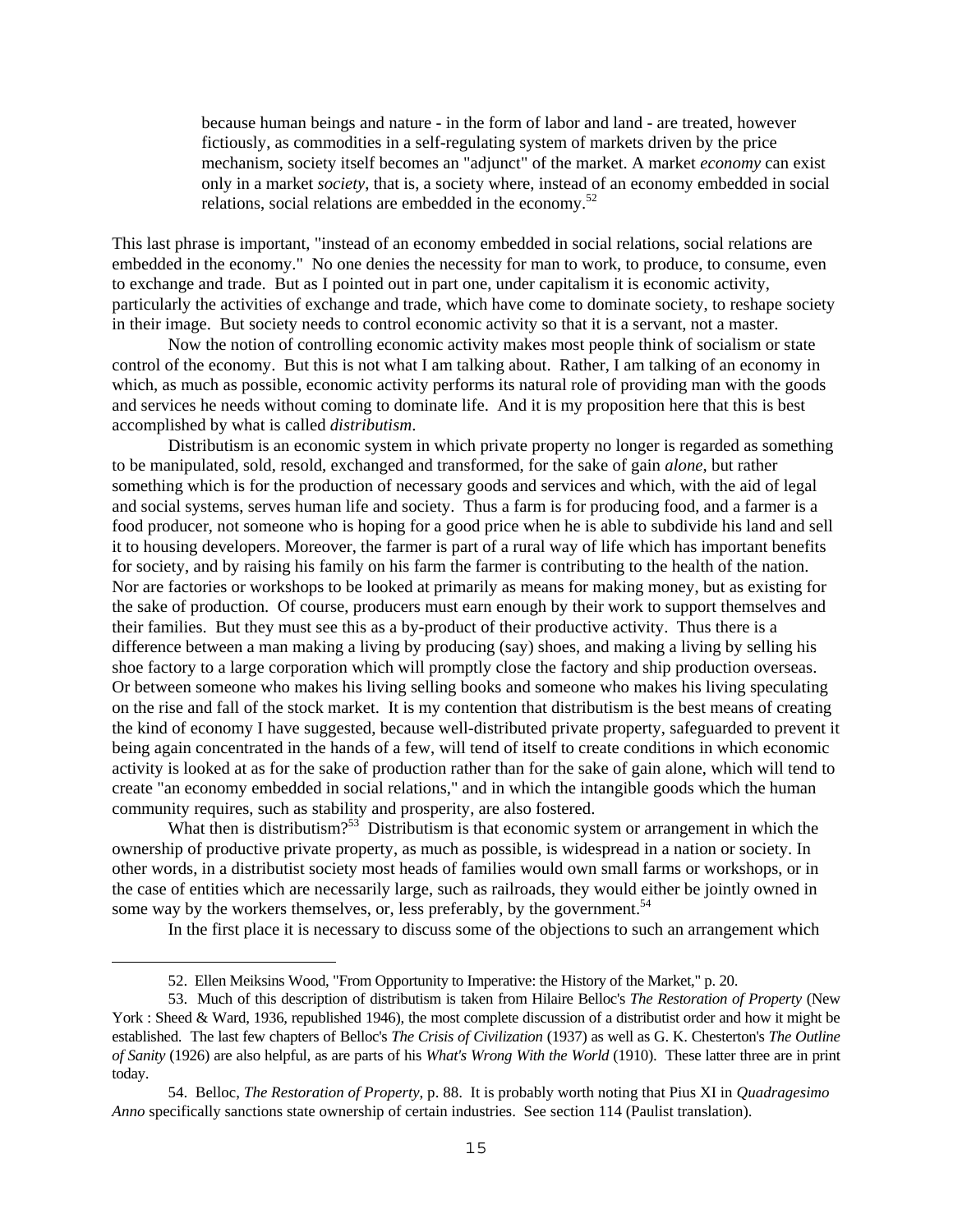readily occur to the reader. For example, it is often assumed that distributism necessarily entails a lower level of technology than we have today, or even a reversion to the technology of the Middle Ages. Neither of these is true. Although there may well be reasons to question the ever more rapid technological changes that are characteristic of our culture, and to wonder how much modern technology has really benefited man, still distributism as such is incompatible with no particular kind or level of technology. It is true that the *direction* of technical research might well change towards inventing devices which are more useful to smaller enterprises, but this in itself does not mean a slowing down in inventions.

 Secondly, when people hear the word *distributism*, it seems to some to suggest a situation in which the government takes away people's property and gives it to others.<sup>55</sup> Such people fear that the government will expropriate the property of the rich, or even the middle class, and distribute it to the poor. So that those who have worked hard to accumulate something will find it taken away and given to those they consider lazy and envious. But this would not be the case. Rather, the chief method which Belloc suggests for establishing distributism would be the use of taxation, which would induce a sell-off of concentrated property.<sup>56</sup> For example, if I own one or a few stores (say pizza restaurants) I would have a reasonable and normal rate of taxation, but as soon as I begin to assemble a chain of such businesses, then my rate of taxation would rise so sharply that no one could continue to own such a chain.

> There must be a differential tax on chain-shops, that is, on the system whereby one man or corporation controls a great number of different shops of the same kind. To control two such may involve but a small tax, to control three a larger one in proportion; and so on, with the curve rising steeply until the ownership of, say, a dozen in the territory over which the Government has power becomes economically impossible.<sup>57</sup>

And a similar scheme of taxation would attack "multiple shops," that is, stores selling many lines of goods, such as department stores, and stores with "large retail turnover."58

Of course, a suitable period of time (say three to five years) would be necessary during which

 In the case of the taxation system which Belloc recommends to bring about well-distributed property, the intention and hope is that no one will ever have to pay a penny of it to the government. It is a use of taxation to achieve social goals, such as the tax credits given by the U.S. government to businesses to do certain things. It is not a scheme by the state to collect excessive funds, or indeed, any funds at all.

 Belloc himself was the determined opponent of excessive taxation. He writes, "High taxation is incompatible with the general institution of property. The one kills the other. Where property is well distributed resistance to big taxation is so fierce and efficacious that big taxation breaks down." *The Restoration of Property*, p. 119.

 His point here is that well-distributed property *means* something different from property in a capitalist society. In the former it is connected with the family and is, in a way, part of the extension of a man's personality; in the latter it is simply a store of money value. Thus in a distributist society taxation of property which truly supports a man and his family would be low.

57. *The Restoration of Property*, p. 69.

 58. *Ibid*. As to this last Belloc writes, "Your large retail distributor who has only one place of business and who deals with only one kind of business can be, and is, in his way, destructive to the small man just as much as the large distributor who owns chain shops or as a multiple department store." p. 72.

 <sup>55.</sup> It may well be that some other name should be found for distributism, e.g., the system of microproperty.

 <sup>56.</sup> Excessive taxation is certainly wrong, but discussions and condemnations of unjust taxation by Catholic writers are concerned with a monarch's or government's appropriation of too much money from the citizens when this is not required by the exigencies of the common good. (See, e.g., St. Thomas Aquinas's letter to the Duchess of Brabant, "De Regimine Judaeorum," which, while chiefly concerned with questions about her Jewish subjects, contains a good short discussion of the subject of taxation in general.)

Belloc also sketches the means for the establishment of a rural distributist order. Cf. *ibid*., pp. 93-118.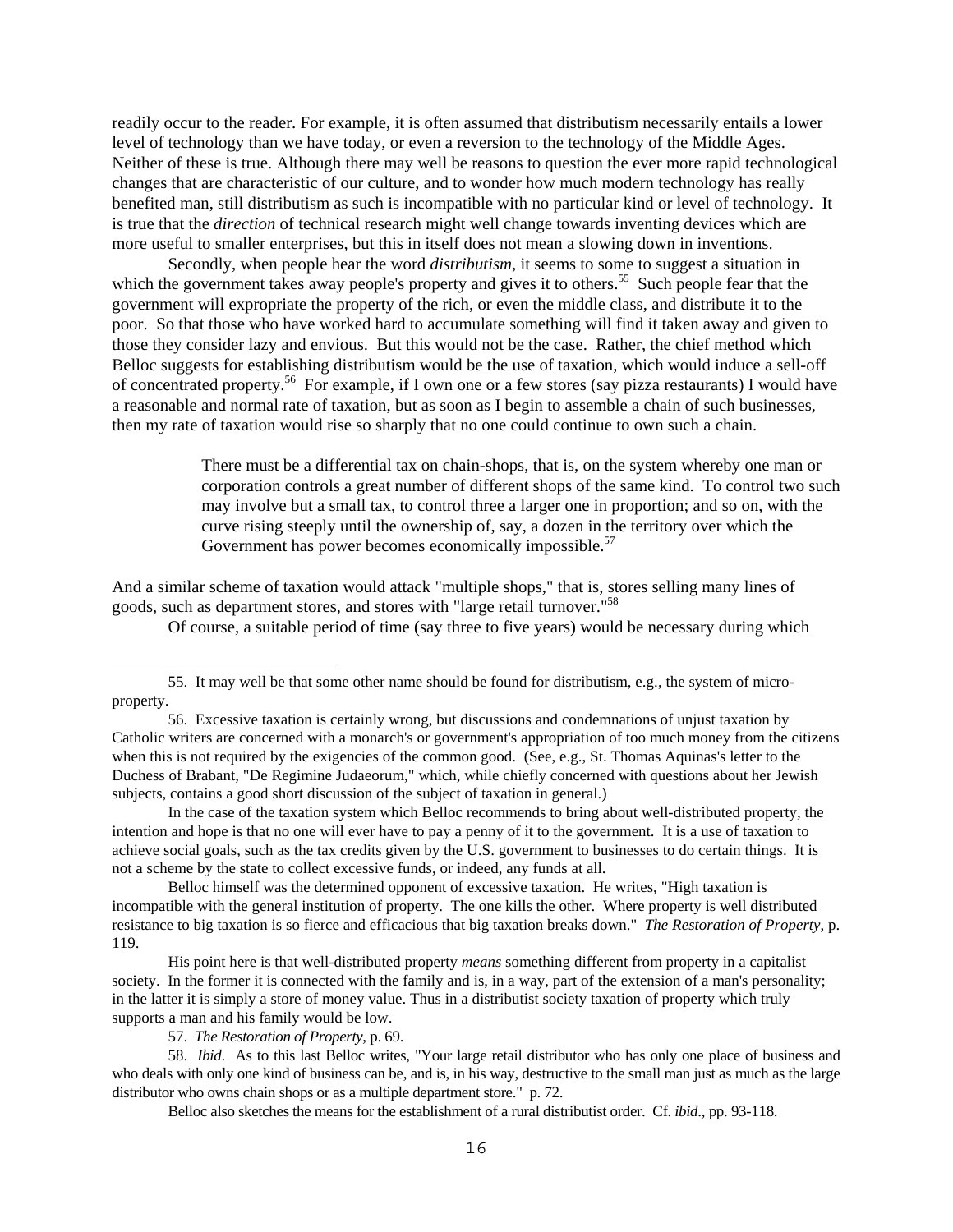large owners shall be able to complete an orderly sell-off of property to small owners before the new tax system comes into effect. Moreover, if this taxation were instituted gradually, that is, say in five years ownership of ten chain stores would result in an increased but still moderate tax, increasing every year so that over a period of years the entire distributist legal framework would be in place, this would give owners even more time to prepare and also help to prevent a "firesale" of their property. Similarly some form of guaranteed loans would have to exist to allow those without property or money to purchase the excess property that was being sold.<sup>59</sup> So although necessarily every difficulty cannot be anticipated, the main outline of how we might proceed is clear.

 And since this tax structure is to persist even after a distributist economy has been established, this will answer the objection that property will inevitably become concentrated again, $60$  since all men are not equal in intelligence, strength or energy, nor for that matter, in ruthlessness or deceitfulness.<sup>61</sup> Moreover, one key but often overlooked point of distributism, is the requirement that small owners be formed into occupational groups or "guilds," after the manner of medieval producers and after the teaching of the twentieth-century popes who championed this mode of organizing production, especially Pius XI and Pius XII.

> The safeguarding of the small unit, the seedlings of re-afforestation, the delicate experiments in the reconstruction of property, must take the form of the Guild: not the unprotected guild arising spontaneously (for that would soon be killed by the predatory capitalism around it) but of the Guild *chartered and established by positive law*. 62

The role of the guilds, or better, "occupational groups," will be to provide a measure of organization to the small owners, whether urban retailers or small manufacturers or small farmers. These self-governing bodies can concern themselves with assuring a supply of raw materials, with seeing that technological knowledge is made available to the entire membership, with prices and market share, with training and apprenticeship programs, and with making sure that no one firm or owner enlarges his business or farm so as to begin anew concentrations of property.<sup>63</sup> Occupational groups might well own cooperative banks so

 Nor have subsequent popes been silent on them. Pius XII spoke of them often, and John XXIII in *Mater et Magistra* (1961) also refers to them (no. 37. See also nos. 65-67, 84, 86-90, 100, Paulist translation). John Paul II also clearly alludes to occupational groups in *Laborem Exercens* (1981), nos. 14 and 20 and in *Centesimus Annus*

 <sup>59.</sup> Belloc himself touches on this point, p. 72. But for a more developed theory which could easily be adapted to the establishment of distributism, see John H. Miller, ed., *Curing World Poverty, the New Role of Property* (St. Louis : Central Bureau/*Social Justice Review*, 1994), for some interesting ideas about financing enterprises out of future profits, accompanied by loan guarantees. See especially pp. 133-149.

 <sup>60.</sup> This is one of the criticisms made by Todd Flanders in his paper, "Where Distributivism Goes Wrong" (available on the Acton Institute website, www.acton.org).

 <sup>61.</sup> Lest it be thought that this is too harsh a judgment on those who are successful in a competitive business environment, one should remember the at least equally harsh judgment of Pius XI expressed in *Quadragesimo Anno*, "This accumulation of power, a characteristic note of the modern economic order, is a natural result of unrestrained free competition which permits the survival of those only who are the strongest. This often means those who fight most relentlessly, who pay least heed to the dictates of conscience" (no. 107, Paulist translation).

 <sup>62.</sup> *The Restoration of Property*, p. 136. See pp. 136-140.

 <sup>63.</sup> Leo XIII recommended the re-establishment of the guilds for the purpose of bringing about peace between capital and labor at least as early as 1885. (Cf. Joaquin Azpiazu, *The Corporative State* (St. Louis : Herder, 1951) pp. 86-87. In his encyclical *Rerum Novarum* (1891) he spoke about them especially in sections 36-43 (Paulist translation). He entrusts them (sect. 34) with authority over wages, "the hours of labor in different trades, the sanitary precautions to be observed in factories and workshops" and other matters not specified. In *Quadragesimo Anno* (1931), Pius XI speaks of them again (sections 81-87, Paulist translation). The literature on them, from the 1930s and 1940s especially, is voluminous.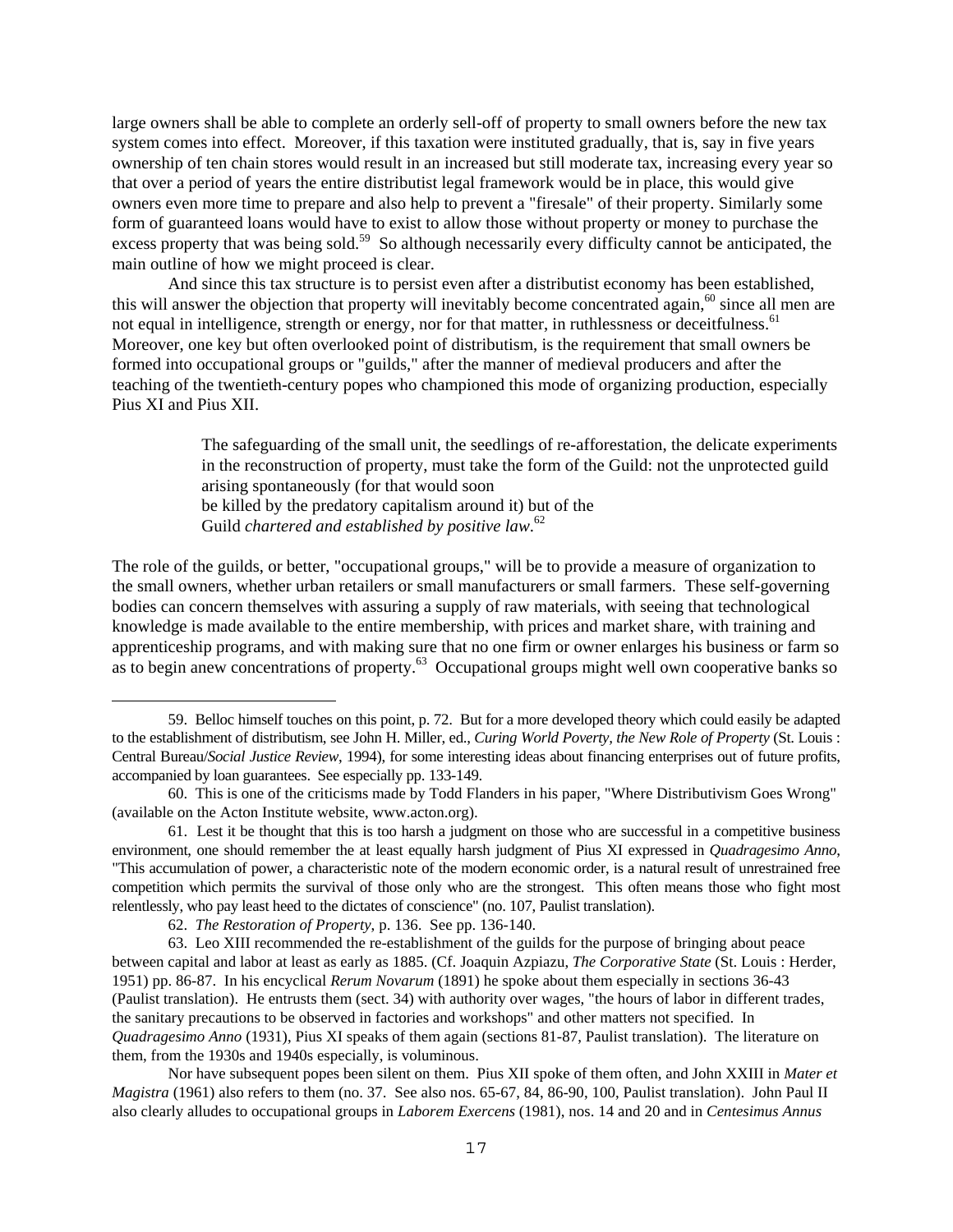as to provide financing to their members. They could also provide health insurance as well as benefits for their widows and orphans.64 And in a Catholic society, as the guilds of the Middle Ages did, they will have Masses said for their deceased members and celebrate the feast of the patron saint of their trade or occupation. Overall, they will attempt to foster a fraternal spirit, so that the members look upon each other as brothers serving the common good, rather than as economic rivals.<sup>65</sup>

 Another criticism of distributism that must be faced was made by Todd Flanders in his paper already referenced, "Where Distributivism Goes Wrong."66 Flanders states "We also know that the widespread distribution (i.e. transfer) of property that distributivists seek could not be accomplished without massive state intervention and the most tyrannical oversight of the transfers." Yes, some oversight would be necessary, but there is no reason to think that it need be "tyrannical." Much of the supervisory work could be done not by the government, but by the occupational groups mentioned above. Of course, for those who are convinced that the entire distributist project is outrageous and unjust in itself, any level of supervision will seem "tyrannical." But the recording of sales of property and property ownership need not involve excessive or intrusive supervision by the state.<sup>67</sup>

 But if a distributist order were to be inaugurated, another question presents itself, that is, what is to become of the huge amount of money which the present owners of property will receive from the sale of their businesses and land? Where would such a huge amount of money be invested? Fortunately it appears that the money matches the need for money. That is, if would-be small owners are to be set up in business, they would need to be financed. Here the guilds or occupational groups, either individually or jointly, could establish a fund to make low-interest loans to the new owners. And the money for these funds could be borrowed from the former owners of property, who could possibly receive favorable tax treatment of their interest payments if they made their money available to these funds. And the repayment of the loans by the small owners could be made from their current profits, that is, a certain amount could be set aside each year to pay back their start-up loans.<sup>68</sup>

Of course, no one will be forced to become an owner under distributism. Some men will still

66. Available on the Acton Institute website, www.acton.org

 67. Could a distributist economy be instituted without the kind of taxation that Belloc proposes? In his *Outline of Sanity*, Chesterton suggests "half a dozen things which would help the process of Distributism." They range from a "league of voluntary dedication," apparently to buy only from small shops, to subsidies to small operations to the "taxation of contracts so as to discourage the sale of small property to big proprietors." *The Collected Works of G. K. Chesterton*, vol. V (San Francisco : Ignatius, c. 1987) p. 98. See his whole chapter, "A Misunderstanding About Method," pp. 91-99. Certainly there is no reason why a combination of methods could not be used.

68. See Miller, *Curing World Poverty*, pp. 133-149.

<sup>(1991),</sup> nos. 7, 13, 43, 48.

 <sup>64.</sup> One can see from this that in a distributist society the role of the state would actually be reduced, as many matters now handled by the government could be taken over by the occupational groups.

 <sup>65.</sup> The notion that those who are in the same line of work ought to regard each other, not as competitors but as brothers engaged in serving the common good, might seem strange. But as Richard Tawney pointed out, "The idea that there is some mysterious difference between making munitions of war and firing them, between building schools and teaching in them when built, between providing food and providing health, which makes it at once inevitable and laudable that the former should be carried on with a single eye to pecuniary gain, while the latter are conducted by professional men who expect to be paid for service but who neither watch for windfalls nor raise their fees merely because there are more sick to be cured, more children to be taught, or more enemies to be resisted, is an illusion only less astonishing than that the leaders of industry should welcome the insult as an honor and wear their humiliation as a kind of halo. The work of making boots or building a house is in itself no more degrading than that of curing the sick or teaching the ignorant. It is as necessary and therefore as honorable." *The Acquisitive Society* (New York : Harcourt, Brace & World, c. 1920) p. 96. If today it sometimes seems that physicians or teachers are more interested in money than they were when Tawney wrote, this is in part because of the pervasive commercialism of our society that tends to make one measure all human activity by the amount of money it takes in.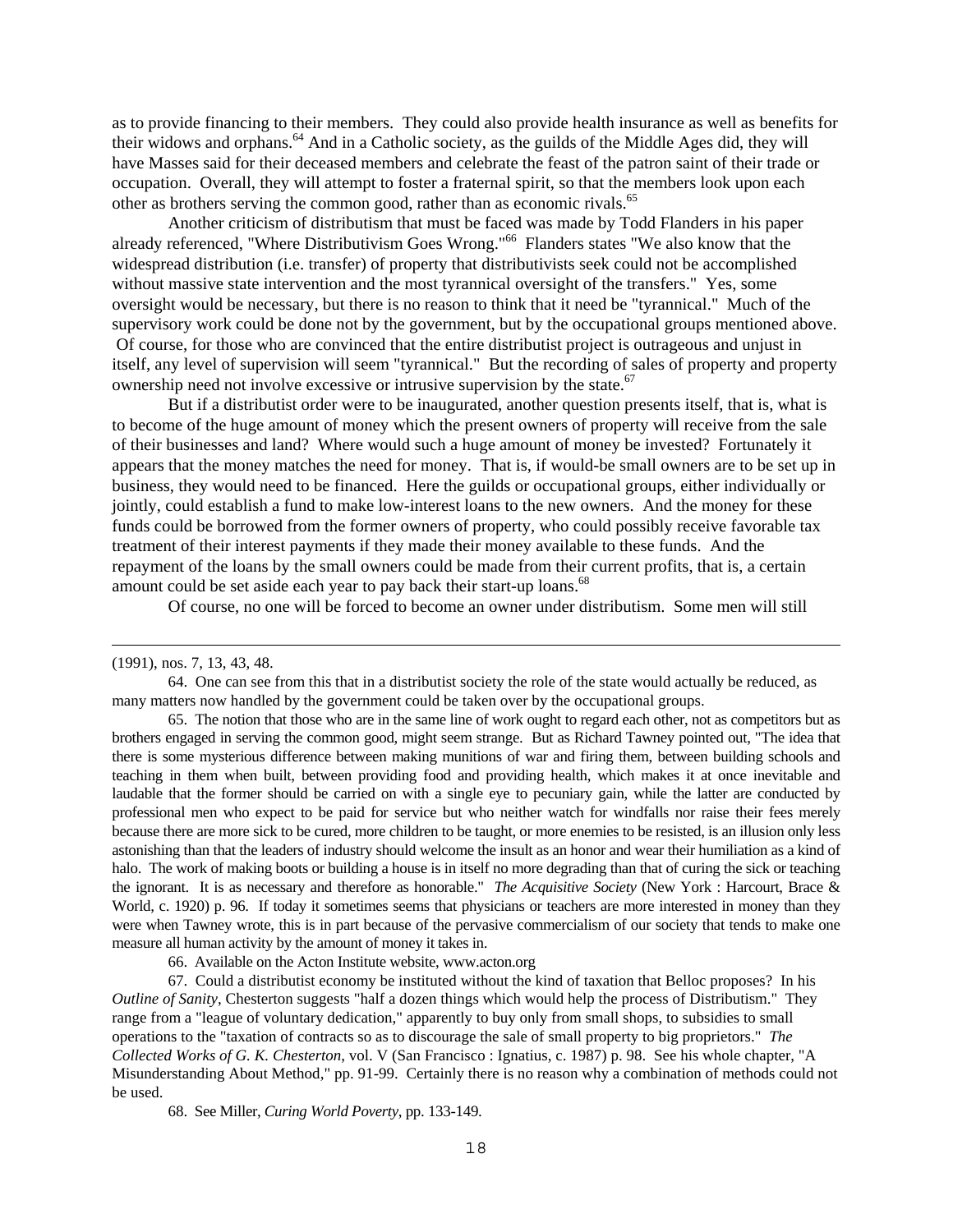prefer to be employees, and doubtless some will remain employees, willy-nilly. But the point is that society will tend to look upon property and economic activity differently from the way it presently does, and this will result in a fundamental shift away from our commercialized society with the difficulties attendant upon capitalism. Let us look at just one of these difficulties, the conflict between employment and inflation, and at how distributism would be a remedy for this evil.

 This instability, which is endemic to capitalism, was well captured by this headline on the front page of *The Washington Post* for November 11, 1997: "U.S. Jobless Rate At 24-Year Low; Inflation Feared." The story goes on to say that this news caused the Dow Jones industrial average to fall over 100 points and that "Federal Reserve Chairman Alan Greenspan has cautioned that continued shrinkage of [the number of unemployed] will lead to higher inflation sooner or later."69 What can one say about an economic system which gets worse as it gets better, or more precisely, as one measure gets better another inevitably gets worse? If this were a characteristic of socialism instead of capitalism, we can be sure that it would have been widely denounced as a sign of the absurdity of that system. It is worthwhile to look briefly at the reason for this instability with full employment under capitalism.

 Under capitalism production is not primarily oriented toward use and consumption, but toward profit. That is, instead of profit being a by-product of production and consumption, production and consumption are by-products of profit. For if my product is legal and makes a profit, few capitalists care a fig about whether it is really useful to society, and especially whether their product is being produced in an amount that society can absorb.<sup>70</sup> Thus car manufacturers hope that people will buy a new car every few years, and spend large amounts of money trying to persuade us to buy a new car, whether we really need one or not. If every car owner kept his car until it wore out, this would doubtless be a major problem for auto manufacturers.<sup>71</sup> Thus there is no inherent limit to capitalist production since it is driven by profit alone, not by society's needs.

 But how does distributism remedy this problem? God has created man and the earth such that by one man's work more than one person can normally be maintained in existence. One family can produce more than enough food for itself, and even before the industrial revolution, civilization was capable of producing enough food and shelter so that some members of society even had the leisure to devote themselves to philosophic and literary labors. Therefore we can see that, if the majority of adult men were producers of the goods which mankind needs in order to live a truly human life, not only would we have plenty of goods to go around, but some could devote themselves to the cultivation of spiritual and intellectual goods. And for those working to produce necessary material goods, if their efforts resulted in an abundance of such goods, then, since they would be self-employed, they could easily cut back on their work so as to have more time for leisure. Full employment would be the norm under distributism, but it would not result in harmful inflation.

 Under capitalism at full employment employees can demand wage increases which are harder for firms to refuse because of a shortage of workers. In addition, the economy needs to sell the goods it produces in order to provide this full employment, since without buyers for their products firms cannot hire employees. This in turn requires advertising, which leads to increased demand and thus to higher prices.

The preponderance of the evidence indicates that inflation can be affected by the pressure of

 <sup>69. &</sup>quot;At full employment the economy is patently unstable. Prices move relentlessly upward. But if production is much below the full employment level, a drastic reduction in income is visited on those who are unable to find jobs. This is taken as a serious indication of economic failure, and is." Galbraith, *The Affluent Society*, p. 235.

 <sup>70. &</sup>quot;Of itself, an economic system does not possess criteria for correctly distinguishing new and higher forms of satisfying human needs from artificial new needs which hinder the formation of a mature personality." John Paul II, Encyclical *Centesimus Annus*, no. 36.

 <sup>71.</sup> In 1995, of the 123.2 million cars in use, 46.2 million were under 5 years in age, and 26.9 million were 6-8 years old. *Statistical Abstract of the United States*, 1999 edition, table 1032.